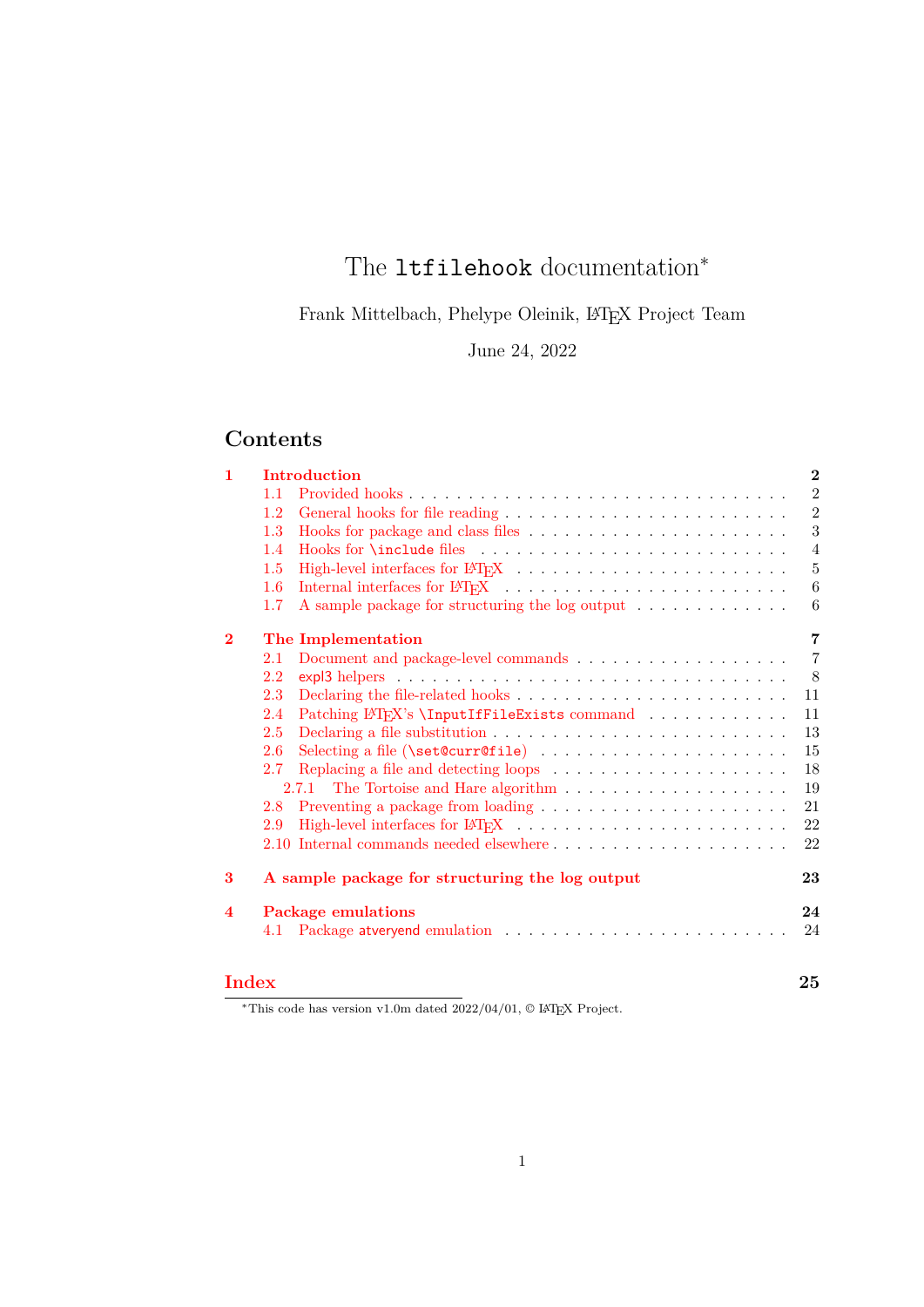## <span id="page-1-3"></span><span id="page-1-0"></span>**1 Introduction**

#### <span id="page-1-1"></span>**1.1 Provided hooks**

The code offers a number of hooks into which packages (or the user) can add code to support different use cases. Many hooks are offered as pairs (i.e., the second hook is reversed. Also important to know is that these pairs are properly nested with respect to other pairs of hooks.

There are hooks that are executed for all files of a certain type (if they contain code), e.g., for all "include files" or all "packages", and there are also hooks that are specific to a single file, e.g., do something after the package foo.sty has been loaded.

#### <span id="page-1-2"></span>**1.2 General hooks for file reading**

There are four hooks that are called for each file that is read using document-level commands such as \input, \include, \usepackage, etc. They are not called for files read using internal low-level methods, such as \@input or \openin.

file/before file/.../before file/.../after file/after

These are:

- **file/before, file/**⟨**file-name**⟩**/before** These hooks are executed in that order just before the file is loaded for reading. The code of the first hook is used with every file, while the second is executed only for the file with matching ⟨*file-name*⟩ allowing you to specify code that only applies to one file.
- **file/**⟨**file-name**⟩**/after, file/after** These hooks are after the file with name ⟨*file-name*⟩ has been fully consumed. The order is swapped (the specific one comes first) so that the /before and /after hooks nest properly, which is important if any of them involve grouping (e.g., contain environments, for example). Furthermore both hooks are reversed hooks to support correct nesting of different packages adding code to both /before and /after hooks.

So the overall sequence of hook processing for any file read through the user interface commands of L<sup>AT</sup>EX is:

```
\UseHook{⟨file/before⟩}
\UseHook{⟨file/⟨file name⟩/before⟩}
   ⟨file contents⟩
\UseHook{⟨file/⟨file name⟩/after⟩}
\UseHook{⟨file/after⟩}
```
The file hooks only refer to the file by its name and extension, so the ⟨*file name*⟩ should be the file name as it is on the filesystem with extension (if any) and without paths. Different from \input and similar commands, the .tex extension is not assumed in hook ⟨*file name*⟩, so .tex files must be specified with their extension to be recognized. Files within subfolders should also be addressed by their name and extension only.

Extensionless files also work, and should then be given without extension. Note however that TEX prioritizes .tex files, so if two files foo and foo.tex exist in the search path, only the latter will be seen.

When a file is input, the  $\langle$ *file name* $\rangle$  is available in **\CurrentFile**, which is then used when accessing the file/ $/file$  name $\rangle$ /before and file/ $/file$  name $\rangle$ /after.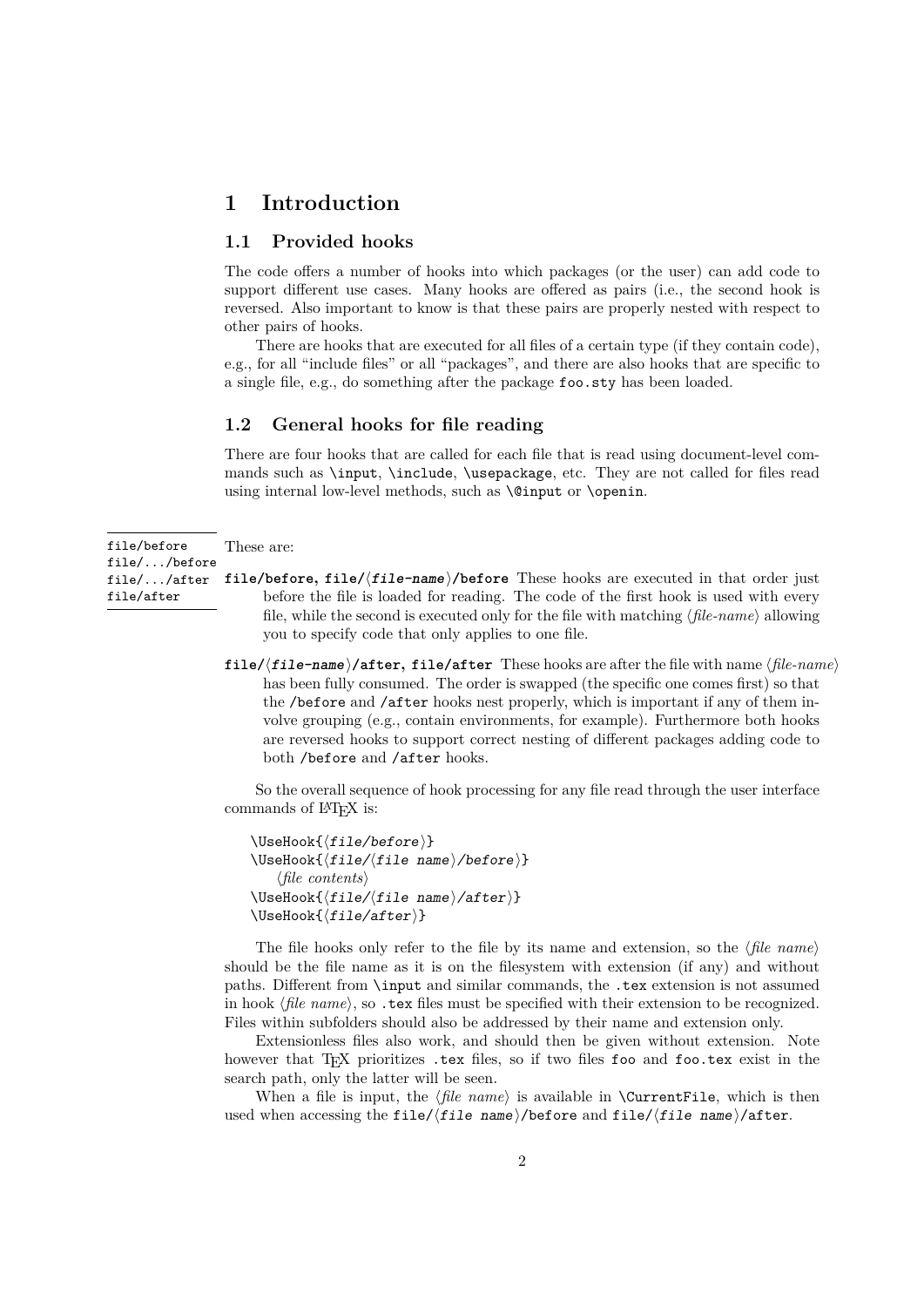- <span id="page-2-4"></span><span id="page-2-1"></span>\CurrentFile The name of the file about to be read (or just finished) is available to the hooks through \CurrentFile (there is no expl3 name for it for now). The file is always provided with its extension, i.e., how it appears on your hard drive, but without any specified path to it. For example, \input{sample} and \input{app/sample.tex} would both have \CurrentFile being sample.tex.
- <span id="page-2-2"></span> $\Upsilon$  are  $F$ ilePath The path to the current file (complement to  $\Upsilon$ urrentFile) is available in  $\Upsilon$ urrentFilePath if needed. The paths returned in \CurrentFilePath are only user paths, given through \input@path (or expl3's equivalent \l\_file\_search\_path\_seq) or by directly typing in the path in the \input command or equivalent. Files located by kpsewhich get the path added internally by the TEX implementation, so at the macro level it looks as if the file were in the current folder, so the path in **\CurrentFilePath** is empty in these cases (package and class files, mostly).

#### <span id="page-2-3"></span>\CurrentFileUsed \CurrentFilePathUsed

In normal circumstances these are identical to \CurrentFile and \CurrentFilePath. They will differ when a file substitution has occurred for \CurrentFile. In that case, \CurrentFileUsed and \CurrentFilePathUsed will hold the actual file name and path loaded by LATEX, while **\CurrentFile** and **\CurrentFilePath** will hold the names that were *asked for*. Unless doing very specific work on the file being read, **\CurrentFile** and \CurrentFilePath should be enough.

#### <span id="page-2-0"></span>**1.3 Hooks for package and class files**

Commands to load package and class files (e.g., \usepackage, \RequirePackage, \LoadPackageWithOptions, etc.) offer the hooks from section [1.2](#page-1-2) when they are used to load a package or class file, e.g., file/array.sty/after would be called after the array package got loaded. But as packages and classes form as special group of files, there are some additional hooks available that only apply when a package or class is loaded.

#### These are:

 $\mathsf{package}/\ldots$ /before  $\mathsf{package}/\mathsf{before},\mathsf{package}/\mathsf{after}$  These hooks are called for each package being loaded. **package/**⟨**name**⟩**/before, package/**⟨**name**⟩**/after** These hooks are additionally called if the package name is ⟨*name*⟩ (without extension). **class/before, class/after** These hooks are called for each class being loaded. **class/**⟨**name**⟩**/before, class/**⟨**name**⟩**/after** These hooks are additionally called if the class name is ⟨*name*⟩ (without extension). package/before package/after package/.../after class/before class/after class/.../before class/.../after

All /after hooks are implemented as reversed hooks. The overall sequence of execution for \usepackage and friends is therefore:

\UseHook{⟨package/before⟩} \UseHook{⟨package/⟨package name⟩/before⟩}

\UseHook{⟨file/before⟩}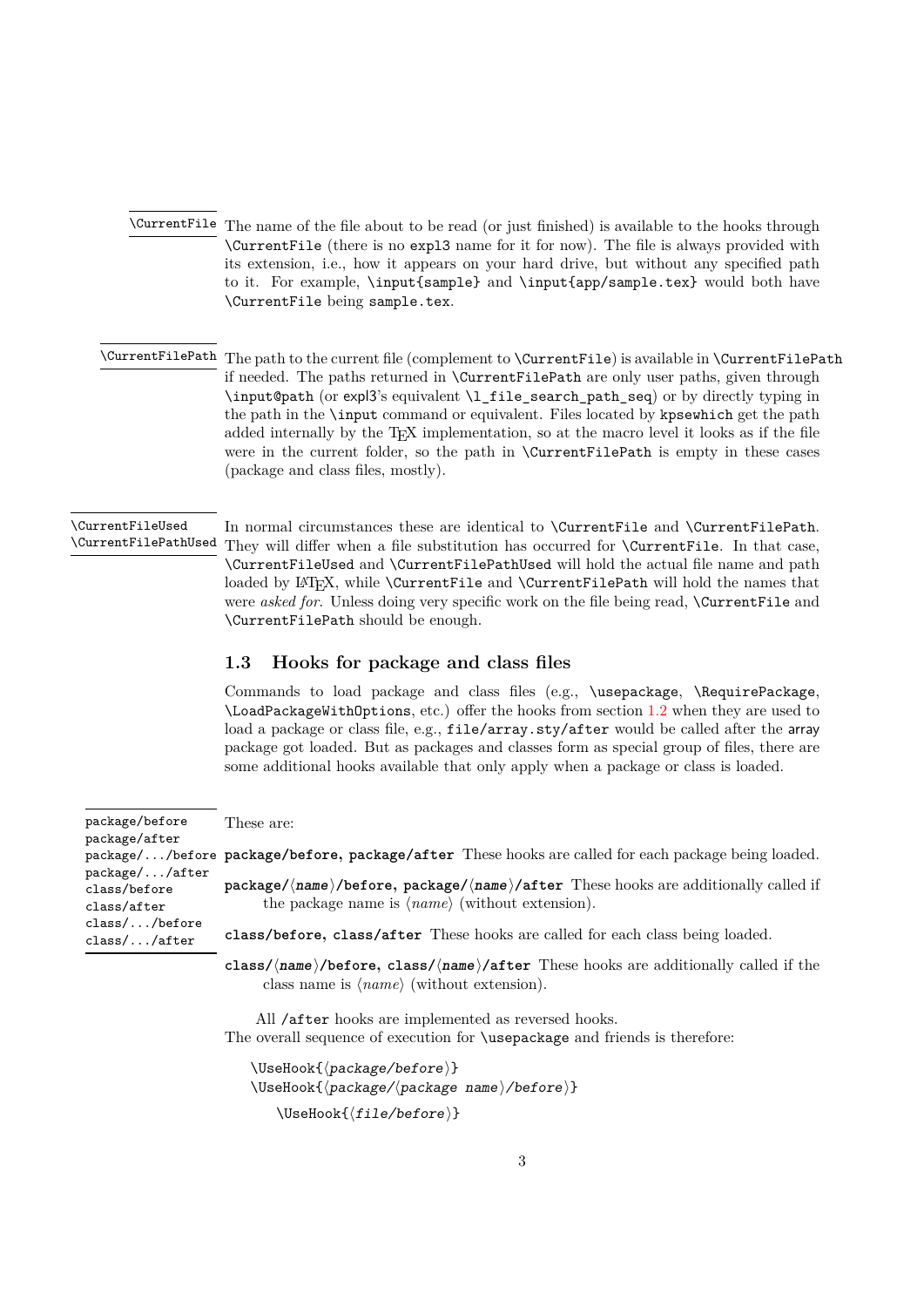```
\UseHook{⟨file/⟨package name⟩.sty/before⟩}
   ⟨package contents⟩
\UseHook{⟨file/⟨package name⟩.sty/after⟩}
\UseHook{⟨file/after⟩}
```
*code from* \AtEndOfPackage *if used inside the package*

\UseHook{⟨package/⟨package name⟩/after⟩} \UseHook{⟨package/after⟩}

and similar for class file loading, except that package/ is replaced by class/ and \AtEndOfPackage by \AtEndOfClass.

If a package or class is not loaded (or it was loaded before the hooks were set) none of the hooks are executed!

All class or package hooks involving the name of the class or package are implemented as one-time hooks, whereas all other such hooks are normal hooks. This allows for the following use case

```
\AddToHook{package/varioref/after}
     { ... apply my customizations if the package gets
       loaded (or was loaded already) ... }
```
without the need to first test if the package is already loaded.

#### <span id="page-3-0"></span>**1.4 Hooks for** \include **files**

To manage \include files, LATEX issues a \clearpage before and after loading such a file. Depending on the use case one may want to execute code before or after these \clearpages especially for the one that is issued at the end.

Executing code before the final \clearpage, means that the code is processed while the last page of the included material is still under construction. Executing code after it means that all floats from inside the include file are placed (which might have added further pages) and the final page has finished.

Because of these different scenarios we offer hooks in three places.<sup>[1](#page-3-1)</sup> None of the hooks are executed when an \include file is bypassed because of an \includeonly declaration. They are, however, all executed if LATEX makes an attempt to load the **\include** file (even if it doesn't exist and all that happens is "No file  $\langle$  filename $\rangle$ .tex").

<span id="page-3-1"></span><sup>1</sup> If you want to execute code before the first \clearpage there is no need to use a hook—you can write it directly in front of the \include.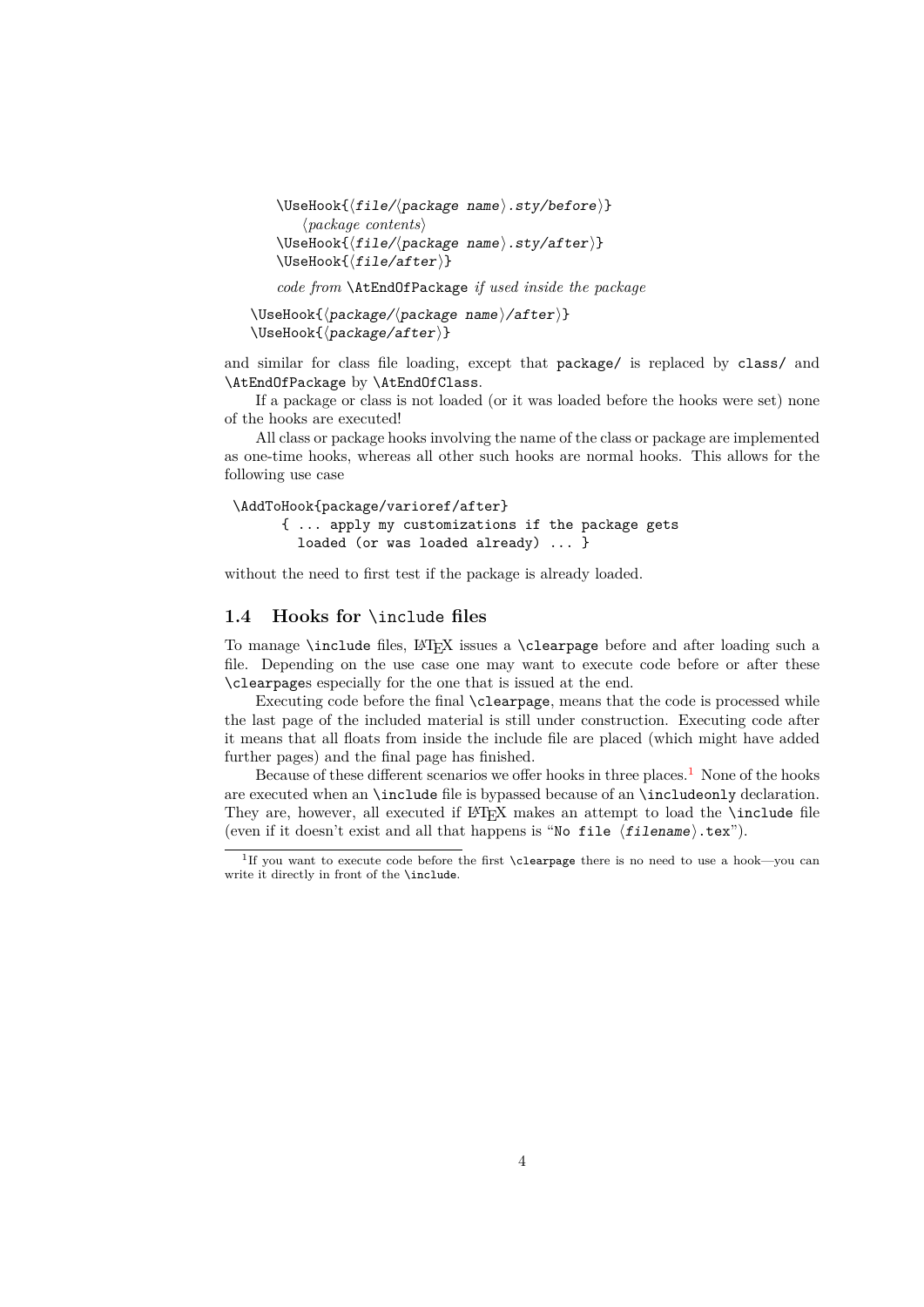include/before include/.../before include/end

include/.../end include/after include/.../after <span id="page-4-2"></span>These are:

- **include/before, include/**⟨**name**⟩**/before** These hooks are executed (in that order) after the initial \clearpage and after .aux file is changed to use ⟨name⟩.aux, but before the ⟨name⟩.tex file is loaded. In other words they are executed at the very beginning of the first page of the \include file.
- **include/**⟨**name**⟩**/end, include/end** These hooks are executed (in that order) after LATEX has stopped reading from the \include file, but before it has issued a \clearpage to output any deferred floats.
- **include/**⟨**name**⟩**/after, include/after** These hooks are executed (in that order) after  $\Delta$ EX has issued the **\clearpage** but before is has switched back writing to the main .aux file. Thus technically we are still inside the \include and if the hooks generate any further typeset material including anything that writes to the .aux file, then it would be considered part of the included material and bypassed if it is not loaded because of some **\includeonly** statement.<sup>[2](#page-4-1)</sup>
- **include/excluded, include/**⟨**name**⟩**/excluded** The above hooks for \include files are only executed when the file is loaded (or more exactly the load is attempted). If, however, the \include file is explicitly excluded (through an \includeonly statement) the above hooks are bypassed and instead the include/excluded hook followed by the include/⟨name⟩/excluded hook are executed. This happens after LATEX has loaded the .aux file for this include file, i.e., after LATEX has updated its counters to pretend that the file was seen.

All include hooks involving the name of the included file are implemented as onetime hooks (whereas all other such hooks are normal hooks).

If you want to execute code that is run for every \include regardless of whether or not it is excluded, use the cmd/include/before or cmd/include/after hooks.

#### <span id="page-4-0"></span>1.5 High-level interfaces for LAT<sub>E</sub>X

We do not provide any additional wrappers around the hooks (like filehook or scrlfile do) because we believe that for package writers the high-level commands from the hook management, e.g., \AddToHook, etc. are sufficient and in fact easier to work with, given that the hooks have consistent naming conventions.

<span id="page-4-1"></span><sup>2</sup>For that reason another \clearpage is executed after these hooks which normally does nothing, but starts a new page if further material got added this way.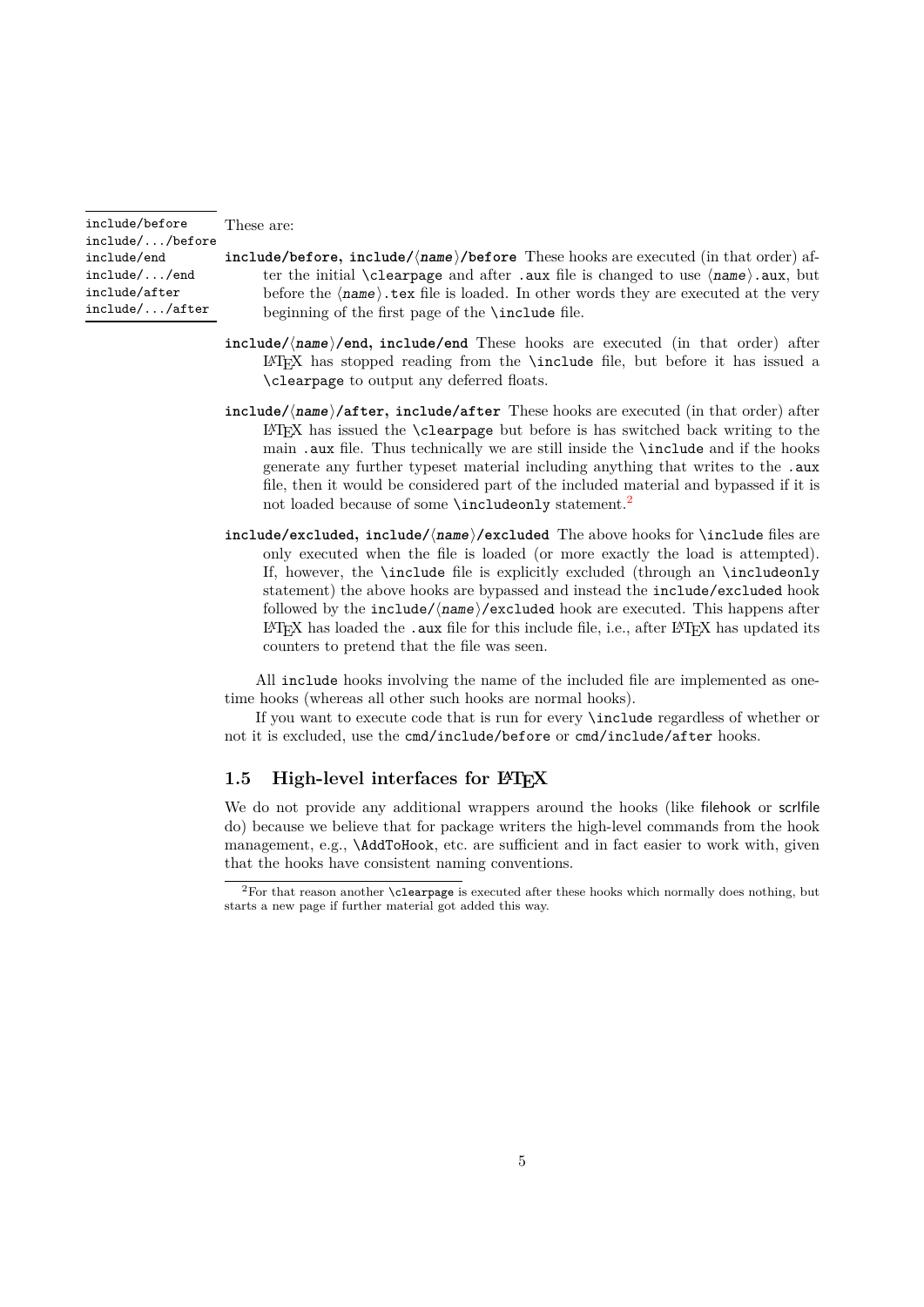#### <span id="page-5-4"></span><span id="page-5-0"></span>1.6 Internal interfaces for  $\text{LipX}$

<span id="page-5-2"></span>\declare@file@substitution {⟨file⟩} {⟨replacement-file⟩}  $\l \undecla \ref{file@substitution} \underclare@file@substitution {file}$ \declare@file@substitution

> If ⟨*file*⟩ is requested for loading replace it with ⟨*replacement-file*⟩. \CurrentFile remains pointing to  $\langle file \rangle$  but **\CurrentFileUsed** will show the file actually loaded.

> The main use case for this declaration is to provide a corrected version of a package that can't be changed (due to its license) but no longer functions because of  $L^2T_FX$  kernel changes, for example, or to provide a version that makes use of new kernel functionality while the original package remains available for use with older releases.

> The \undeclare@file@substitution declaration undoes a substitution made earlier.

*Please do not misuse this functionality and replace a file with another unless if really needed and only if the new version is implementing the same functionality as the original one!*

<span id="page-5-3"></span>

| \disable@package@load \disable@package@load {(package)} {(alternate-code)} |  |  |
|----------------------------------------------------------------------------|--|--|
| \reenable@package@load \reenable@package@load {\package}}                  |  |  |

If ⟨*package*⟩ is requested do not load it but instead run ⟨*alternate-code*⟩ which could issue a warning, error or any other code.

The main use case is for classes that want to restrict the set of supported packages or contain code that make the use of some packages impossible. So rather than waiting until the document breaks they can set up informative messages why certain packages are not available.

The function is only implemented for packages not for arbitrary files.

#### <span id="page-5-1"></span>**1.7 A sample package for structuring the log output**

As an application we provide the package structuredlog that adds lines to the .log when a file is opened and closed for reading keeping track of nesting level es well. For example, for the current document it adds the lines

= (LEVEL 1 START) t1lmr.fd = (LEVEL 1 STOP) t1lmr.fd = (LEVEL 1 START) supp-pdf.mkii = (LEVEL 1 STOP) supp-pdf.mkii = (LEVEL 1 START) nameref.sty == (LEVEL 2 START) refcount.sty == (LEVEL 2 STOP) refcount.sty == (LEVEL 2 START) gettitlestring.sty == (LEVEL 2 STOP) gettitlestring.sty = (LEVEL 1 STOP) nameref.sty = (LEVEL 1 START) ltfilehook-doc.out = (LEVEL 1 STOP) ltfilehook-doc.out = (LEVEL 1 START) ltfilehook-doc.out = (LEVEL 1 STOP) ltfilehook-doc.out = (LEVEL 1 START) ltfilehook-doc.hd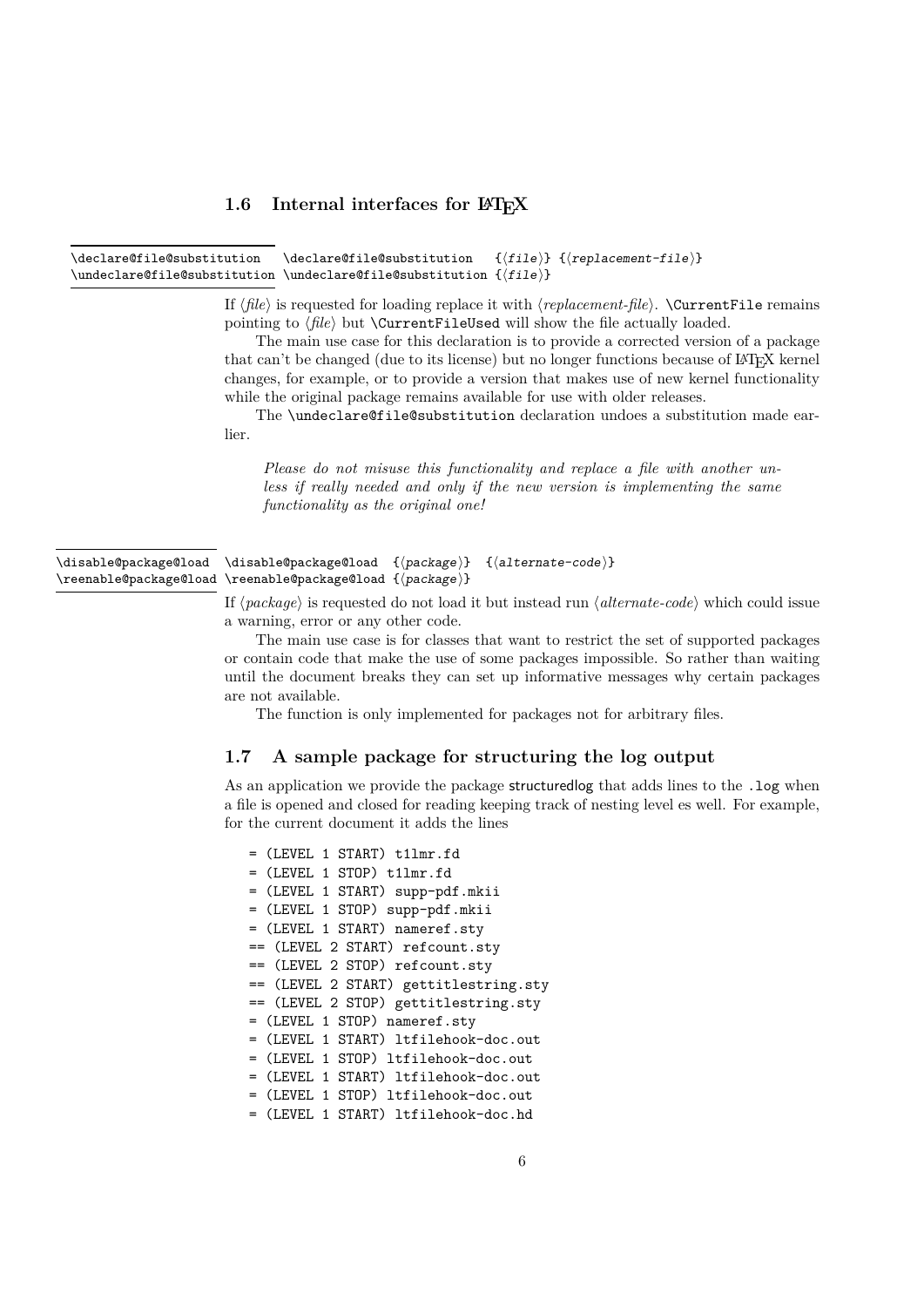```
= (LEVEL 1 STOP) ltfilehook-doc.hd
= (LEVEL 1 START) ltfilehook.dtx
== (LEVEL 2 START) ot1lmr.fd
== (LEVEL 2 STOP) ot1lmr.fd
== (LEVEL 2 START) omllmm.fd
== (LEVEL 2 STOP) omllmm.fd
== (LEVEL 2 START) omslmsy.fd
== (LEVEL 2 STOP) omslmsy.fd
== (LEVEL 2 START) omxlmex.fd
== (LEVEL 2 STOP) omxlmex.fd
== (LEVEL 2 START) umsa.fd
== (LEVEL 2 STOP) umsa.fd
== (LEVEL 2 START) umsb.fd
== (LEVEL 2 STOP) umsb.fd
== (LEVEL 2 START) ts1lmr.fd
== (LEVEL 2 STOP) ts1lmr.fd
== (LEVEL 2 START) t1lmss.fd
== (LEVEL 2 STOP) t1lmss.fd
= (LEVEL 1 STOP) ltfilehook.dtx
```
Thus if you inspect an issue in the .log it is easy to figure out in which file it occurred, simply by searching back for LEVEL and if it is a STOP then remove 1 from the level value and search further for LEVEL with that value which should then be the START level of the file you are in.

# <span id="page-6-0"></span>**2 The Implementation**

- <sup>1</sup> ⟨∗2ekernel⟩
- <sup>2</sup> ⟨@@=filehook⟩

#### <span id="page-6-1"></span>**2.1 Document and package-level commands**

[\CurrentFile](#page-2-1) [\CurrentFilePath](#page-2-2) [\CurrentFileUsed](#page-2-3) [\CurrentFilePathUsed](#page-2-3)

<span id="page-6-2"></span>User-level macros that hold the current file name and file path. These are used internally as well because the code takes care to protect against a possible redefinition of these macros in the loaded file (it's necessary anyway to make hooks work with nested \input). The versions  $\ldots$  Used hold the *actual* file name and path that is loaded by LATEX, whereas the other two hold the name as requested. They will differ in case there's a file substitution.

- <sup>3</sup> ⟨*/*2ekernel⟩
- <sup>4</sup> ⟨∗2ekernel | latexrelease⟩
- <span id="page-6-6"></span><sup>5</sup> ⟨latexrelease⟩\IncludeInRelease{2020/10/01}%
- <sup>6</sup> ⟨latexrelease⟩ {\CurrentFile}{Hook management file}%
- <span id="page-6-5"></span><sup>7</sup> \ExplSyntaxOn
- <span id="page-6-8"></span><sup>8</sup> \tl\_new:N \CurrentFile
- <span id="page-6-9"></span><sup>9</sup> \tl\_new:N \CurrentFilePath
- <span id="page-6-10"></span><sup>10</sup> \tl\_new:N \CurrentFileUsed
- <span id="page-6-11"></span><sup>11</sup> \tl\_new:N \CurrentFilePathUsed
- <span id="page-6-4"></span><sup>12</sup> \ExplSyntaxOff
- <sup>13</sup> ⟨*/*2ekernel | latexrelease⟩
- <span id="page-6-3"></span><sup>14</sup> ⟨latexrelease⟩\EndIncludeInRelease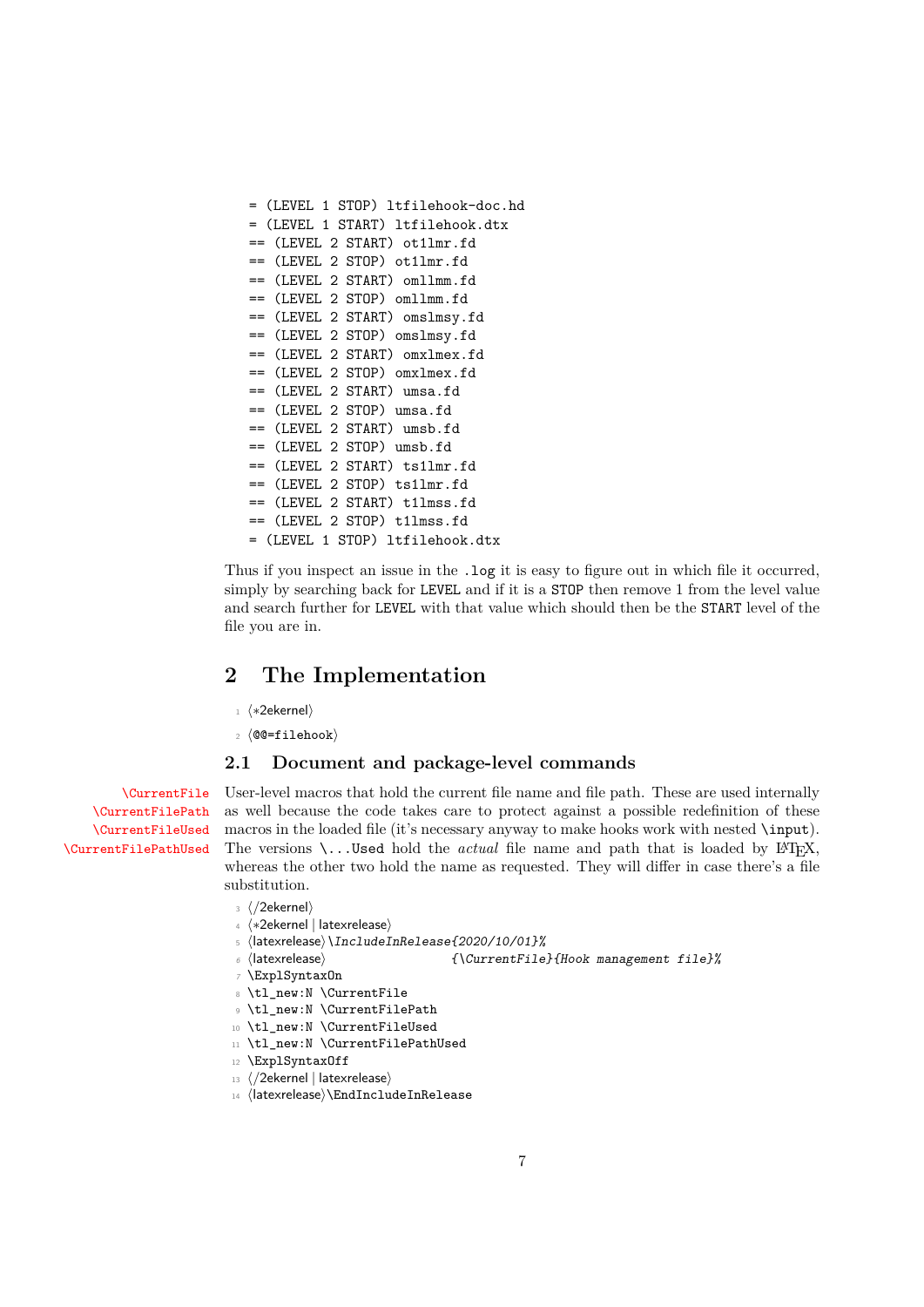```
15 ⟨latexrelease⟩\IncludeInRelease{0000/00/00}%
16 ⟨latexrelease⟩ {\CurrentFile}{Hook management file}%
17 ⟨latexrelease⟩
18 (latexrelease)\let \CurrentFile \@undefined
19 (latexrelease)\let \CurrentFilePath \@undefined
20 \langlelatexrelease\rangle\let \CurrentFileUsed \@undefined
21 ⟨latexrelease⟩\let \CurrentFilePathUsed \@undefined
22 ⟨latexrelease⟩
23 ⟨latexrelease⟩\EndIncludeInRelease
24 ⟨∗2ekernel⟩
```
<span id="page-7-21"></span><span id="page-7-5"></span>(*End definition for* \CurrentFile *and others. These functions are documented on page [3.](#page-2-1)*)

#### <span id="page-7-0"></span>**2.2 expl3 helpers**

```
25 ⟨/2ekernel⟩
26 ⟨∗2ekernel | latexrelease⟩
27 ⟨latexrelease⟩\IncludeInRelease{2020/10/01}%
28 \langle atexrelease\rangle ( \{ \ filehook file parse full name:nN}{File helpers}%
29 \ExplSyntaxOn
```
\\_\_filehook\_file\_parse\_full\_name:nN \\_filehook\_full\_name:nn

<span id="page-7-15"></span><span id="page-7-14"></span><span id="page-7-9"></span>A utility macro to trigger expl3's file-parsing and lookup, and return a normalized representation of the file name. If the queried file doesn't exist, no normalization takes place. The output of  $\Leftrightarrow$  filehook\_file\_parse\_full\_name:nN is passed on to the #2—a 3argument macro that takes the ⟨*path*⟩, ⟨*base*⟩, and ⟨*ext*⟩ parts of the file name.

```
30 \cs_new:Npn \__filehook_file_parse_full_name:nN #1
31 \quad \text{f}32 \exp_args:Nf \file_parse_full_name_apply:nN
33 \qquad \qquad \textbf{\textlarge{}}34 \exp_args:Nf \__filehook_full_name:nn
35 { \file_full_name:n {#1} } {#1}
36 }
37 }
38 \cs_new:Npn \__filehook_full_name:nn #1 #2
30 \sim f
40 \tl_if_empty:nTF {#1}
41 \{ \tilde{\tilde{t}}_t \}42 { \tl_trim_spaces:n {#1} }
43 }
```
<span id="page-7-25"></span><span id="page-7-24"></span><span id="page-7-23"></span><span id="page-7-2"></span>(*End definition for*  $\setminus$  filehook file parse full name:nN and  $\setminus$  filehook full name:nn.)

\\_\_filehook\_if\_no\_extension:nTF \\_\_filehook\_drop\_extension:N

<span id="page-7-12"></span>Some actions depend on whether the file extension was explicitly given, and sometimes the extension has to be removed. The macros below use \\_\_filehook\_file\_parse\_ full\_name:nN to split up the file name and either check if  $\langle ext \rangle$  (#3) is empty, or discard it. <sup>44</sup> \cs\_new:Npn \\_\_filehook\_if\_no\_extension:nTF #1

```
45 {
46 \exp_args:Ne \tl_if_empty:nTF
47 { \file_parse_full_name_apply:nN {#1} \use_iii:nnn }
48 }
49 \cs_new_protected:Npn \__filehook_drop_extension:N #1
50 {
51 \tl_gset:Nx #1
```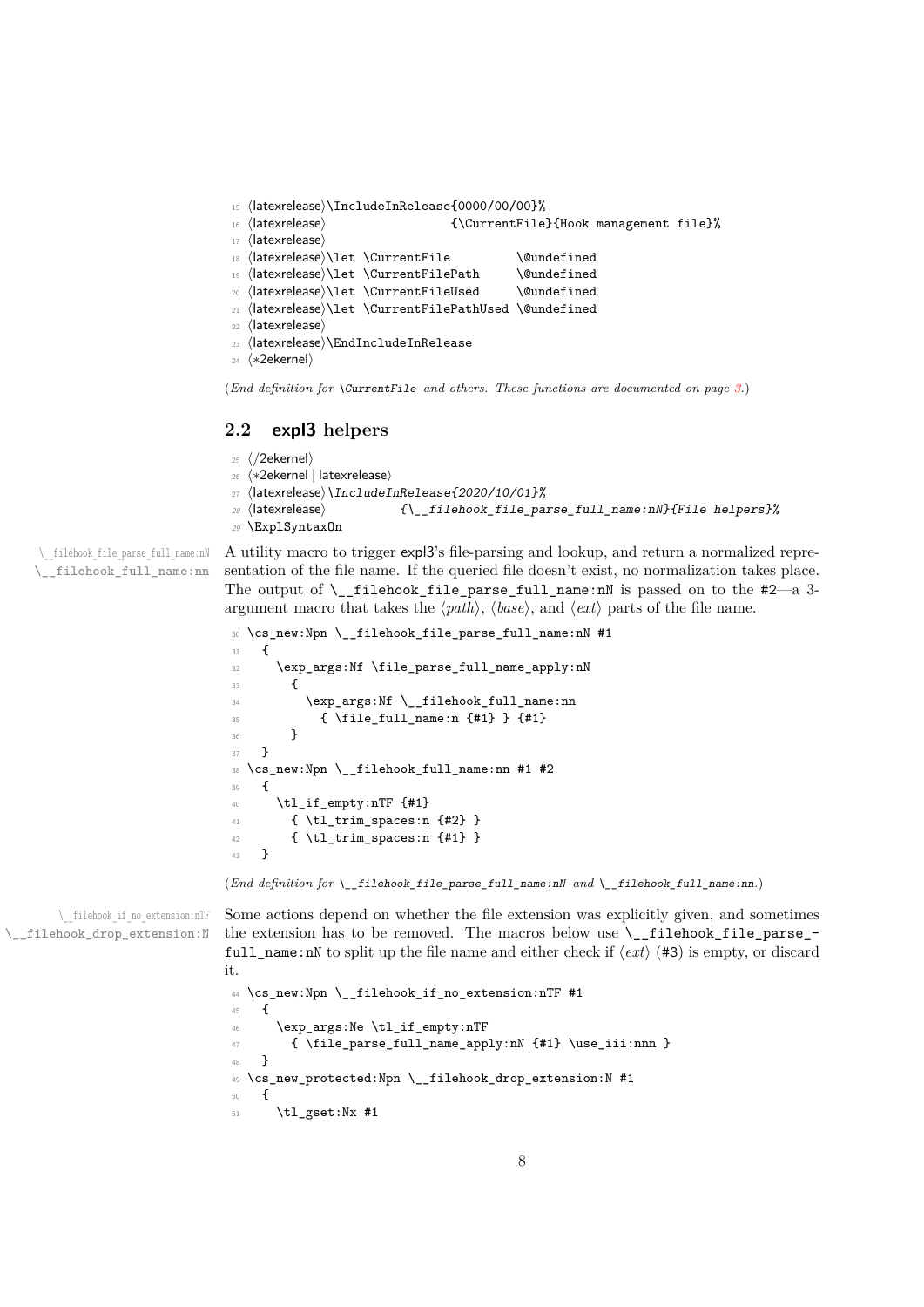```
52 \left\{ \begin{array}{c} \end{array} \right\}53 \exp_args:NV \__filehook_file_parse_full_name:nN #1
54 \__filehook_drop_extension_aux:nnn
55 }
56 }
57 \cs_new:Npn \__filehook_drop_extension_aux:nnn #1 #2 #3
58 { \tl_if_empty:nF {#1} { #1 / } #2 }
```

```
(End definition for \__filehook_if_no_extension:nTF and \__filehook_drop_extension:N.)
```
\g\_\_filehook\_input\_file\_seq \l filehook internal tl \\_\_filehook\_file\_push: \\_\_filehook\_file\_pop: \\_\_filehook\_file\_pop\_assign:nnnn

<span id="page-8-17"></span>Yet another stack, to keep track of **\CurrentFile** and **\CurrentFilePath** with nested \inputs. At the beginning of \InputIfFileExists, the current value of \CurrentFilePath and  $\C{CurrentFile}$  is pushed to  $\gtrsim_ffilehook$  input\_file\_seq, and at the end, it is popped and the value reassigned. Some other places don't use \InputIfFileExists directly (\include) or need \CurrentFile earlier (\@onefilewithoptions), so these are manually used elsewhere as well.

```
59 \tl_new:N \l__filehook_internal_tl
60 \seq_if_exist:NF \g__filehook_input_file_seq
61 { \seq_new:N \g__filehook_input_file_seq }
62 \cs_new_protected:Npn \__filehook_file_push:
63 {
64 \seq_gpush:Nx \g__filehook_input_file_seq
65 {
66 { \CurrentFilePathUsed } { \CurrentFileUsed }
\begin{array}{ccc}\n\text{67}&\text{67}&\text{67}&\text{68}&\text{69}&\text{69}&\text{69}&\text{69}&\text{69}&\text{69}&\text{69}&\text{69}&\text{69}&\text{69}&\text{69}&\text{69}&\text{69}&\text{69}&\text{69}&\text{69}&\text{69}&\text{69}&\text{69}&\text{69}&\text{69}&\text{69}&\text{69}&\text{69}&\text{69}&\text{69}&\text{69}&\text{69}&\text{69}&\text{69}&\text{69}&\text68 }
69 }
70 \cs_new_protected:Npn \__filehook_file_pop:
71 \epsilon72 \seq_gpop:NNTF \g__filehook_input_file_seq \l__filehook_internal_tl
73 { \exp_after:wN \__filehook_file_pop_assign:nnnn \l__filehook_internal_tl }
74 {
75 \msg_error:nnn { latex2e } { should-not-happen }
76 { Tried~to~pop~from~an~empty~file~name~stack. }
77 }
78 }
79 \cs_new_protected:Npn \__filehook_file_pop_assign:nnnn #1 #2 #3 #4
80 {
81 \tl_set:Nn \CurrentFilePathUsed {#1}
82 \tl_set:Nn \CurrentFileUsed {#2}
83 \tl_set:Nn \CurrentFilePath {#3}
84 \tl_set:Nn \CurrentFile {#4}
85 }
86 \ExplSyntaxOff
```
<span id="page-8-19"></span><span id="page-8-14"></span><span id="page-8-10"></span><span id="page-8-9"></span><span id="page-8-7"></span><span id="page-8-6"></span><span id="page-8-3"></span>(*End definition for* \g\_\_filehook\_input\_file\_seq *and others.*)

- 87 (/2ekernel | latexrelease)
- <span id="page-8-11"></span>88 (latexrelease)\EndIncludeInRelease

When rolling forward the following expl3 functions may not be defined. If we roll back the code does nothing.

- <span id="page-8-18"></span>89 (latexrelease)\IncludeInRelease{2020/10/01}%
- <span id="page-8-15"></span><sup>90</sup> ⟨latexrelease⟩ {\file\_parse\_full\_name\_apply:nN}{Roll forward help}%
- <sup>91</sup> ⟨latexrelease⟩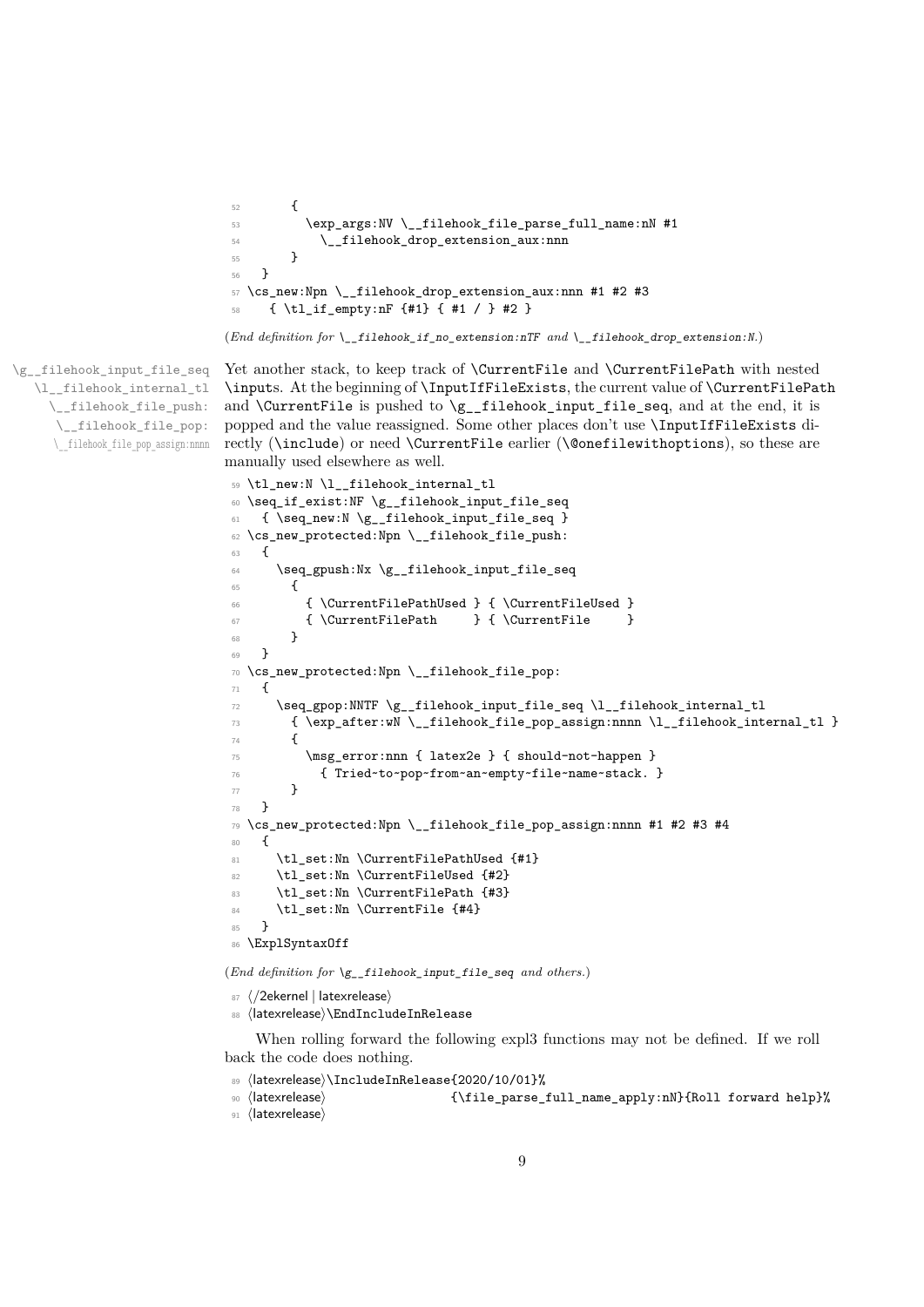```
92 ⟨latexrelease⟩\ExplSyntaxOn
93 ⟨latexrelease⟩\cs_if_exist:NF\file_parse_full_name_apply:nN
94 ⟨latexrelease⟩{
95 ⟨latexrelease⟩\cs_new:Npn \file_parse_full_name_apply:nN #1
96 ⟨latexrelease⟩ {
97 (latexrelease) \exp_args:Ne \__file_parse_full_name_auxi:nN
98 ⟨latexrelease⟩ { \__kernel_file_name_sanitize:n {#1} }
99 (latexrelease) }
100 ⟨latexrelease⟩\cs_new:Npn \__file_parse_full_name_auxi:nN #1
101 ⟨latexrelease⟩ {
102 ⟨latexrelease⟩ \__file_parse_full_name_area:nw { } #1
103 \langlelatexrelease\rangle / \s_file_stop
104 ⟨latexrelease⟩ }
105 ⟨latexrelease⟩\cs_new:Npn \__file_parse_full_name_area:nw #1 #2 / #3 \s__file_stop
106 ⟨latexrelease⟩ {
107 (latexrelease) \tl_if_empty:nTF {#3}
108 ⟨latexrelease⟩ { \__file_parse_full_name_base:nw { } #2 . \s__file_stop {#1} }
109 \langle atexrelease\rangle { \setminus_file_parse_full_name_area:nw { #1 / #2 }
110 \langle at excelense \rangle \qquad \qquad \qquad \qquad \qquad \qquad \qquad \qquad \qquad \qquad \qquad \qquad \qquad \qquad \qquad \qquad \qquad \qquad \qquad \qquad \qquad \qquad \qquad \qquad \qquad \qquad \qquad \qquad \qquad \qquad \qquad \qquad \q111 (latexrelease) }
112 \left(\text{latexrelease}\cos\theta\right) \cs_new:Npn \_file_parse_full_name_base:nw #1 #2 . #3 \s__file_stop
113 (latexrelease) {
114 ⟨latexrelease⟩ \tl_if_empty:nTF {#3}
115 (latexrelease) {
116 \langle | atexrelease\rangle \tl_if_empty:nTF {#1}
117 (latexrelease) {
118 (latexrelease) \setminustl_if_empty:nTF {#2}
119 \langle atexrelease\rangle { \angle_file_parse_full_name_tidy:nnnN { } { } }
120 \langle atexrelease\rangle { \__file_parse_full_name_tidy:nnnN { .#2 } { } }
121 (latexrelease) }
122 \langle atexrelease\rangle { \angle_file_parse_full_name_tidy:nnnN {#1} { .#2 } }
123 (latexrelease) }
124 \langle atexrelease\rangle { \setminus_file_parse_full_name_base:nw { #1 . #2 }
125 (latexrelease) 25 (latexrelease) \uparrow 3 \s_file_stop }
126 (latexrelease) }
127 \langle |atexrelease\rangle\cs_new:Npn \__file_parse_full_name_tidy:nnnN #1 #2 #3 #4
128 (latexrelease) {
129 (latexrelease) \exp_args:Nee #4
130 (latexrelease) {
131 \langle /atexrelease\rangle \str_if_eq:nnF {#3} { / } { \use_none:n }
132 (latexrelease) #3 \prg_do_nothing:
133 (latexrelease) }
134 \text{lease} { \use_none:n #1 \prg_do_nothing: }
135 ⟨latexrelease⟩ {#2}
136 ⟨latexrelease⟩ }
137 (latexrelease)}
138 ⟨latexrelease⟩\ExplSyntaxOff
139 ⟨latexrelease⟩
140 ⟨latexrelease⟩\EndIncludeInRelease
141 ⟨∗2ekernel⟩
142 ⟨@@=⟩
```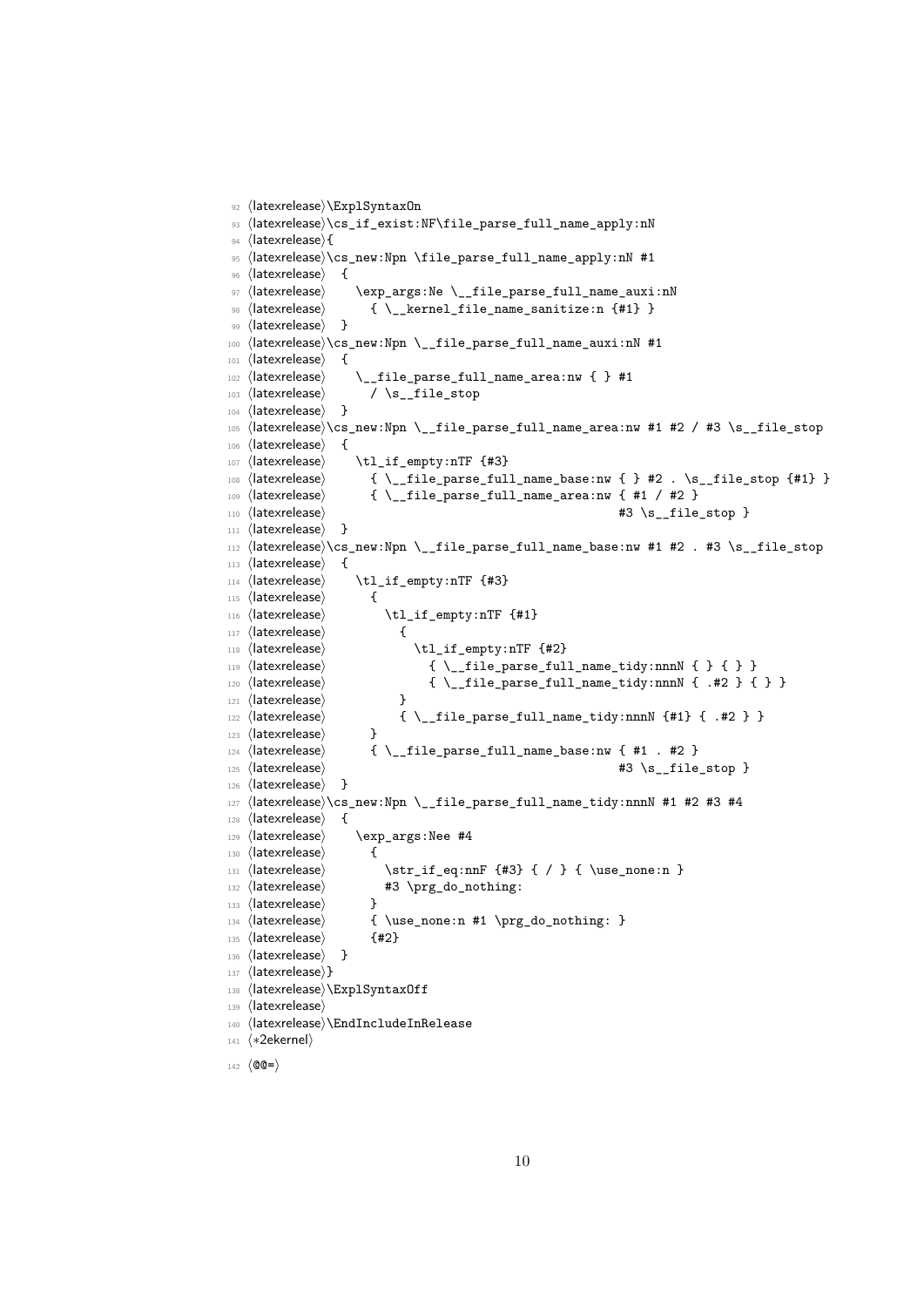#### <span id="page-10-2"></span><span id="page-10-0"></span>**2.3 Declaring the file-related hooks**

These hooks have names with three-parts that start with file/, include/, class/ or package/ and end with /before or /after (or /end in the case of include/). They are all generic hooks so will be declared only if code is added to them; this declaration is done for you automatically and, indeed, they should not be declared explicitly.

Those named .../after and include/.../end are, when code is added, declared as reversed hooks.

#### <span id="page-10-1"></span>2.4 Patching LA<sub>I</sub><sub>F</sub>X's *\InputIfFileExists command*

Most of what we have to do is adding **\UseHook** into several  $\text{LATEX} 2\varepsilon$  core commands, because of some circular dependencies in the kernel we do this only now and not in ltfiles.

\InputIfFileExists \@input@file@exists@with@hooks \unqu@tefilef@und \InputIfFileExists loads any file if it is available so we have to add the hooks file/before and file/after in the right places. If the file doesn't exist no hooks should be executed.

```
143 ⟨/2ekernel⟩
144 ⟨latexrelease⟩\IncludeInRelease{2020/10/01}%
145 ⟨latexrelease⟩ {\InputIfFileExists}{Hook management (files)}%
146 ⟨∗2ekernel | latexrelease⟩
147 \let\InputIfFileExists\@undefined
148 \DeclareRobustCommand \InputIfFileExists[2]{%
149 \IfFileExists{#1}%
150 \frac{1}{20}151 \@expl@@@filehook@file@push@@
152 \@filehook@set@CurrentFile
```
<span id="page-10-14"></span><span id="page-10-13"></span><span id="page-10-8"></span>We pre-expand **\@filef@und** so that in case another file is loaded in the true branch of \InputIfFileExists, these don't change their value meanwhile. This isn't a worry with \CurrentFile... because they are kept in a stack.

<span id="page-10-12"></span><span id="page-10-7"></span><span id="page-10-6"></span><span id="page-10-5"></span>

| 153     | \expandafter\@swaptwoargs\expandafter       |
|---------|---------------------------------------------|
| 154     | {\expandafter\@input@file@exists@with@hooks |
| 155     | \expandafter{\@filef@und}}%                 |
| 156     | ${42}$                                      |
| 157     | \@expl@@@filehook@file@pop@@                |
| 158     | ጉ%                                          |
| $159$ } |                                             |
| 160     | \def\@input@file@exists@with@hooks#1{%      |

<span id="page-10-4"></span>If the file exists then \CurrentFile holds its name. But we can't rely on that still being true after the file has been processed. Thus for using the name in the file hooks we need to preserve the name and then restore it for the file/.../after hook.

The hook always refers to the file requested by the user. The hook is *always* loaded for \CurrentFile which usually is the same as \CurrentFileUsed. In the case of a file replacement, the \CurrentFileUsed holds the actual file loaded. In any case the file names are normalized so that the hooks work on the real file name, rather than what the user typed in.

expl3's \file\_full\_name:n normalizes the file name (to factor out differences in the .tex extension), and then does a file lookup to take into account a possible path from \l\_file\_search\_path\_seq and \input@path. However only the file name and extension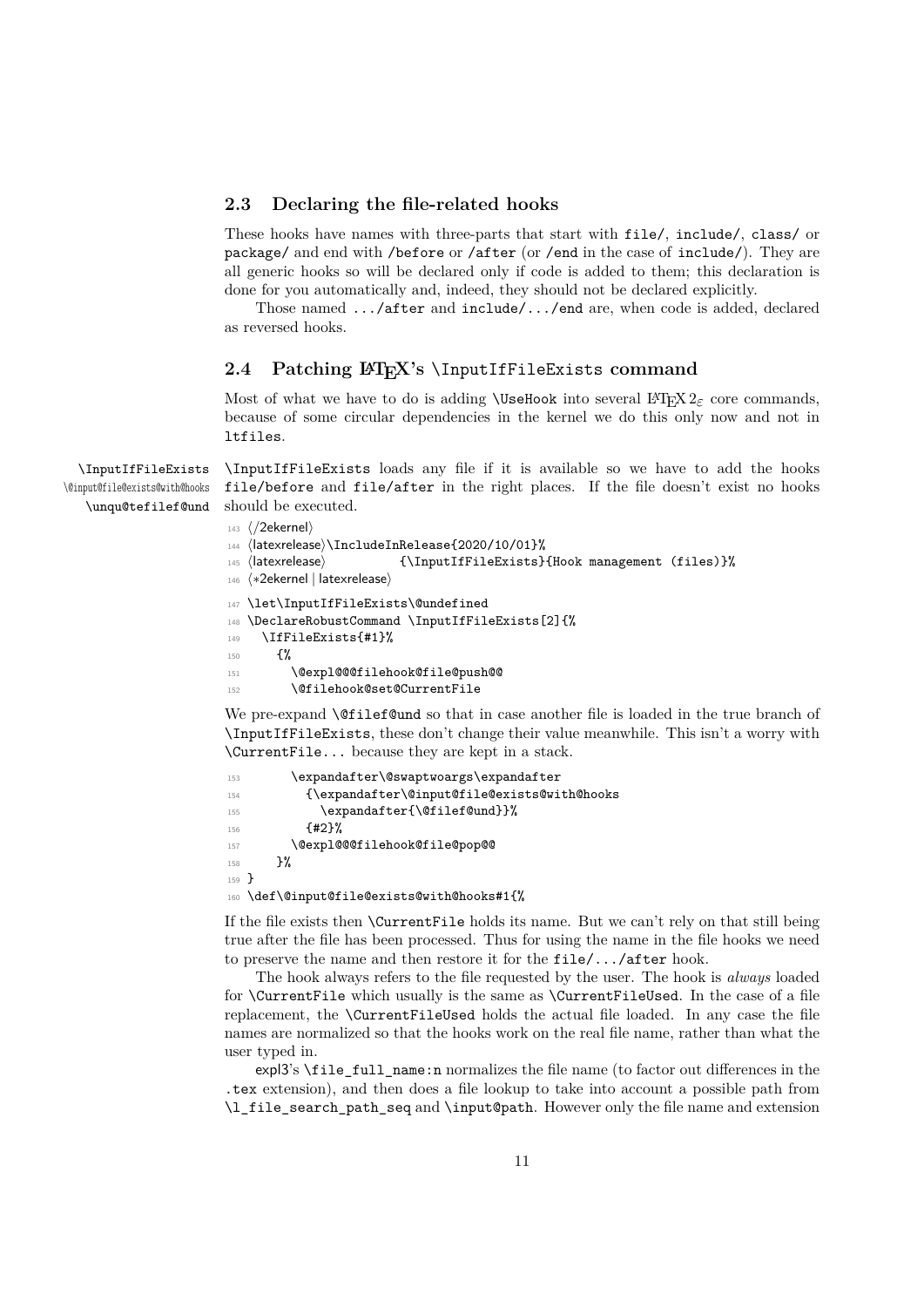<span id="page-11-0"></span>are returned so that file hooks can refer to the file by their name only. The path to the file is returned in \CurrentFilePath.

<span id="page-11-19"></span><span id="page-11-9"></span><span id="page-11-6"></span><span id="page-11-5"></span>

| 161 | \edef\reserved@a{%                                  |
|-----|-----------------------------------------------------|
| 162 | \@exp1@@@filehook@file@pop@assign@@nnnn             |
| 163 | {\CurrentFilePathUsed}%                             |
| 164 | {\CurrentFileUsed}%                                 |
| 165 | {\CurrentFilePath}%                                 |
| 166 | {\CurrentFile}}%                                    |
| 167 | \expandafter\@swaptwoargs\expandafter{\reserved@a}% |

<span id="page-11-12"></span><span id="page-11-4"></span><span id="page-11-1"></span>Before adding to the file list we need to make all (letter) characters catcode 11, because several packages use constructions like

```
\filename@parse{<filename>}
\ifx\filename@ext\@clsextension
  ...
```
\fi

and that doesn't work if \filename@ext is \detokenized. Making \@clsextension a string doesn't help much because some packages define their own \ <prefix>@someextension with normal catcodes. This is not entirely correct because packages loaded (somehow) with catcode 12 alphabetic tokens (say, as the result of a \string or \detokenize command, or from a T<sub>E</sub>X string like  $\jmath$ obname) will have these character tokens incorrectly turned into letter tokens. This however is rare, so we'll go for the all-letters approach (grepping the packages in TEX Live didn't bring up any obvious candidate for breaking with this catcode change).

```
168 {\edef\reserved@a{\unqu@tefilef@und#1\@nil}%
```

```
169 \@addtofilelist{\string@makeletter\reserved@a}%
```

```
170 \UseHook{file/before}%
```
The current file name is available in \CurrentFile so we use that in the specific hook.

```
171 \UseHook{file/\CurrentFile/before}%
```

```
172 \@@input #1% <- trailing space comes from \@filef@und
```

```
173 }%
```
And here, \CurrentFile is restored (by \@expl@@@filehook@file@pop@assign@@nnnn) so we can use it once more.

<span id="page-11-3"></span>174 \UseHook{file/\CurrentFile/after}%

```
175 \UseHook{file/after}}
```
<span id="page-11-8"></span>176 \def\unqu@tefilef@und"#1" \@nil{#1}

Now declare the non-generic file hooks used above:

- <span id="page-11-15"></span>177 \NewHook{file/before}
- <span id="page-11-16"></span>178 \NewReversedHook{file/after}
- <span id="page-11-11"></span>179 (latexrelease) \EndIncludeInRelease
- <sup>180</sup> ⟨*/*2ekernel | latexrelease⟩

Now define \InputIfFileExists to input #1 if it seems to exist. Immediately prior to the input, #2 is executed. If the file #1 does not exist, execute '#3'.

```
181 (latexrelease)\IncludeInRelease{2019/10/01}%
```

```
182 ⟨latexrelease⟩ {\InputIfFileExists}{Hook management (files)}%
```

```
183 ⟨latexrelease⟩
```

```
184 (latexrelease)\DeclareRobustCommand \InputIfFileExists[2]{%
```

```
185 (latexrelease) \IfFileExists{#1}%
```

```
186 (latexrelease) {%
```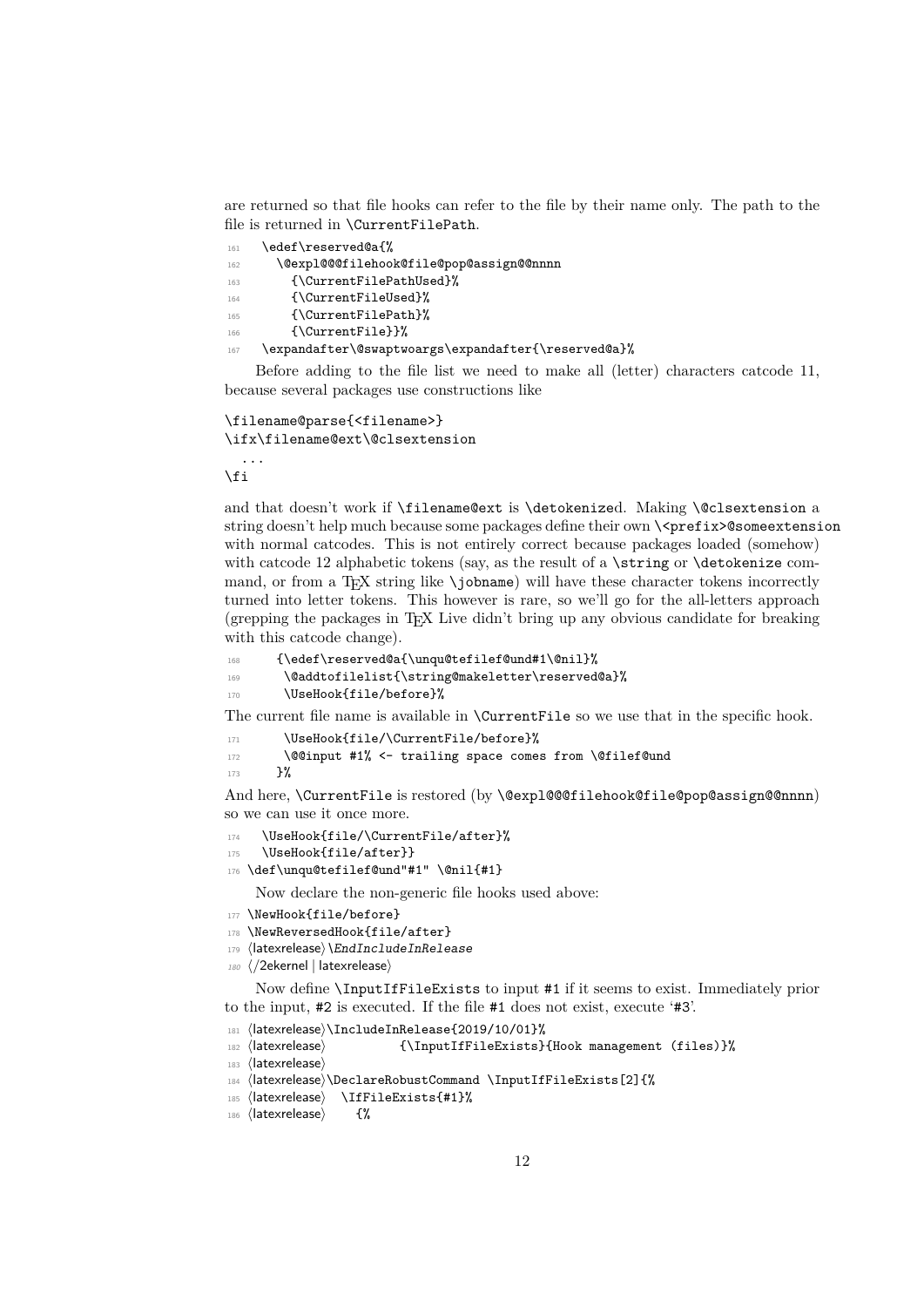```
187 ⟨latexrelease⟩ \expandafter\@swaptwoargs\expandafter
```

```
188 ⟨latexrelease⟩ {\@filef@und}{#2\@addtofilelist{#1}\@@input}}}
```
- <span id="page-12-22"></span><sup>189</sup> ⟨latexrelease⟩\let\@input@file@exists@with@hooks\@undefined
- <span id="page-12-23"></span><sup>190</sup> ⟨latexrelease⟩\let\unqu@tefilef@und\@undefined
- <span id="page-12-7"></span><sup>191</sup> ⟨latexrelease⟩\EndIncludeInRelease
- <span id="page-12-19"></span><sup>192</sup> ⟨latexrelease⟩\IncludeInRelease{0000/00/00}%
- <sup>193</sup> ⟨latexrelease⟩ {\InputIfFileExists}{Hook management (files)}%
- <span id="page-12-6"></span><sup>194</sup> ⟨latexrelease⟩\long\def \InputIfFileExists#1#2{%
- <span id="page-12-18"></span><sup>195</sup> ⟨latexrelease⟩ \IfFileExists{#1}%
- <span id="page-12-27"></span><sup>196</sup> ⟨latexrelease⟩ {#2\@addtofilelist{#1}\@@input \@filef@und}}

Also undo the internal command as some packages unfortunately test for their existence instead of using \IfFormatAtLeastTF.

<span id="page-12-5"></span><sup>197</sup> ⟨latexrelease⟩\expandafter\let\csname InputIfFileExists \endcsname\@undefined

- <span id="page-12-24"></span><sup>198</sup> ⟨latexrelease⟩\let\@input@file@exists@with@hooks\@undefined
- <span id="page-12-25"></span><sup>199</sup> ⟨latexrelease⟩\let\unqu@tefilef@und\@undefined
- <span id="page-12-8"></span><sup>200</sup> ⟨latexrelease⟩\EndIncludeInRelease
- <sup>201</sup> ⟨∗2ekernel⟩

(*End definition for* \InputIfFileExists *,* \@input@file@exists@with@hooks *, and* \unqu@tefilef@und*. These functions are documented on page* **??***.*)

#### <span id="page-12-0"></span>**2.5 Declaring a file substitution**

- <sup>202</sup> ⟨@@=filehook⟩
- <sup>203</sup> ⟨*/*2ekernel⟩
- <sup>204</sup> ⟨∗2ekernel | latexrelease⟩
- <span id="page-12-20"></span><sup>205</sup> ⟨latexrelease⟩\IncludeInRelease{2020/10/01}%
- <span id="page-12-13"></span><sup>206</sup> ⟨latexrelease⟩ {\\_\_filehook\_subst\_add:nn}{Declaring file substitution}%
- <span id="page-12-10"></span><sup>207</sup> \ExplSyntaxOn

\\_\_filehook\_subst\_add:nn \\_\_filehook\_subst\_remove:n \\_\_filehook\_subst\_file\_normalize:Nn \\_\_filehook\_subst\_empty\_name\_chk:NN <span id="page-12-14"></span>\\_\_filehook\_subst\_add:nn declares a file substitution by doing a (global) definition of the form \def\@file-subst@⟨file⟩{⟨*replacement*⟩}. The file names are properly sanitised, and normalized with the same treatment done for the file hooks. That is, a file replacement is declared by using the file name (and extension, if any) only, and the file path should not be given. If a file name is empty it is replaced by .tex (the empty csname is used to check that).

```
208 \cs_new_protected:Npn \__filehook_subst_add:nn #1 #2
209 - 5210 \group_begin:
211 \cs_set:cpx { } { \exp_not:o { \cs:w\cs_end: } }
\verb|212| \int_set:Nn \text{ex\_escapechar:} D { -1 }213 \cs_gset:cpx
214 \sim \sim215 @file-subst@
216 \L_1filehook_subst_file_normalize:Nn \use_ii_iii:nnn {#1}
217 }
218 { \__filehook_subst_file_normalize:Nn \__filehook_file_name_compose:nnn
219 \{12\} }
220 \group_end:
221 }
222 \cs_new_protected:Npn \__filehook_subst_remove:n #1
223 {
```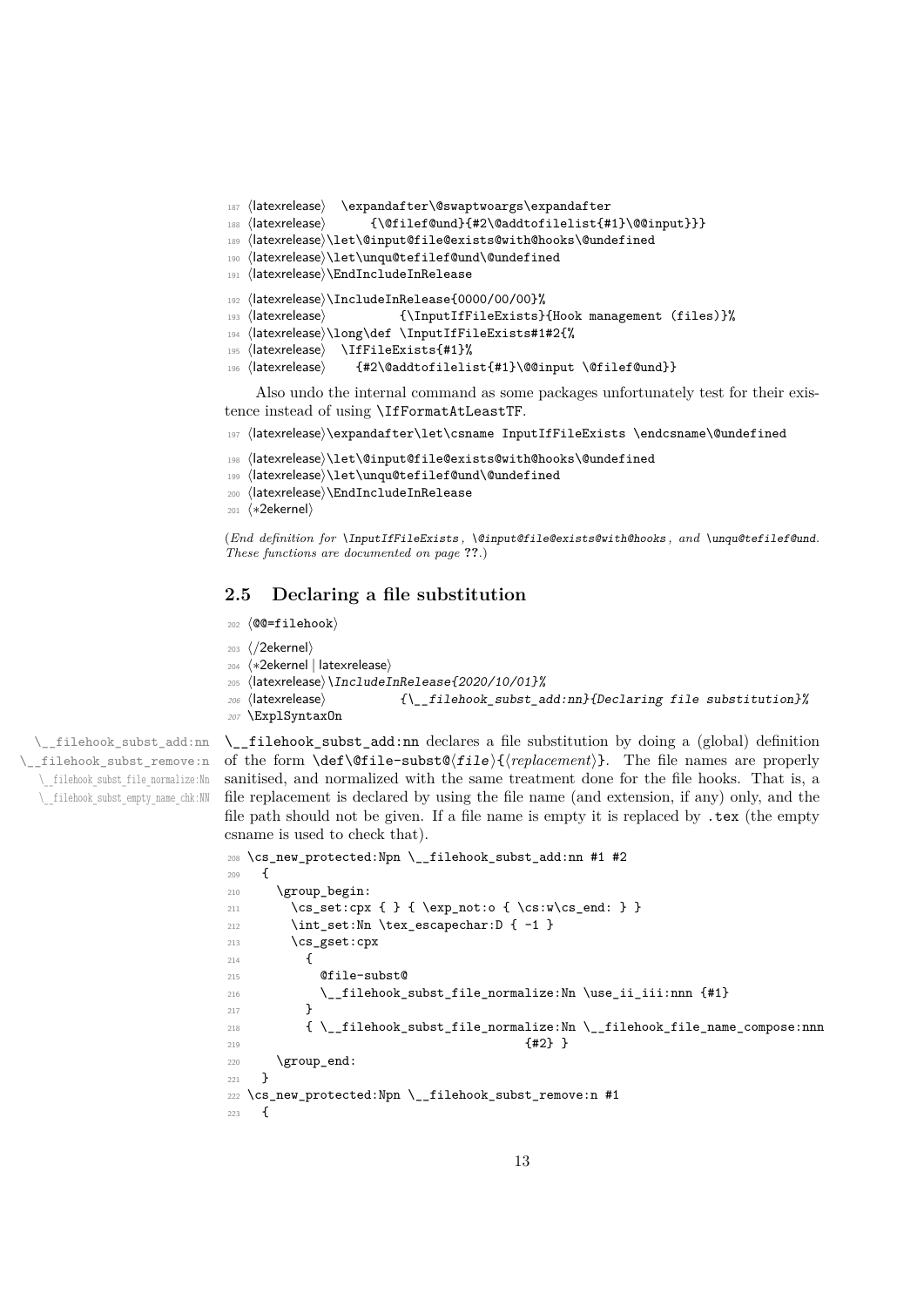```
224 \group_begin:
                  225 \cs_set:cpx { } { \exp_not:o { \cs:w\cs_end: } }
                  226 \int_2 \int_3 \text{lex} escapechar: D { -1 }
                  227 \quad \csc undefine: c
                  228 \sim \sim229 @file-subst@
                  230 \_filehook_subst_file_normalize:Nn \use_ii_iii:nnn {#1}
                  231 }
                  232 \group_end:
                  233 }
                  234 \cs_new:Npn \__filehook_subst_file_normalize:Nn #1 #2
                  235 \epsilon236 \exp_after:wN \__filehook_subst_empty_name_chk:NN
                  237 \cs:w \exp_after:wN \cs_end:
                  \cos: w \setminus _{1} 1 (cs:w \setminus _{1} 1 ) and \setminus file_parse_full_name:nN {#2} #1 \setminus cs_end:
                  239 }
                  240 \cs_new:Npn \__filehook_subst_empty_name_chk:NN #1 #2
                  241 { \if_meaning:w #1 #2 .tex \else: \token_to_str:N #2 \fi: }
                  (End definition for \__filehook_subst_add:nn and others.)
\use_ii_iii:nnn A variant of \use_... to discard the first of three arguments.
                       Todo: this should move to expl3
                  242 \cs_gset:Npn \use_ii_iii:nnn #1 #2 #3 {#2 #3}
```

```
(End definition for \use_ii_iii:nnn.)
```

```
243 \ExplSyntaxOff
```

```
244 ⟨/2ekernel | latexrelease⟩
```

```
245 ⟨latexrelease⟩\EndIncludeInRelease
```
<span id="page-13-24"></span><sup>246</sup> ⟨∗2ekernel⟩

```
\declare@file@substitution
\undeclare@file@substitution
                                   For two internals we provide \mathbb{F} \text{Tr} X 2_{\varepsilon} names so that we can use them elsewhere in the
                                   kernel (and so that they can be used in packages if really needed, e.g., scrlfile).
```
#### <sup>247</sup> ⟨*/*2ekernel⟩

- <sup>248</sup> ⟨∗2ekernel | latexrelease⟩
- <span id="page-13-19"></span><sup>249</sup> ⟨latexrelease⟩\IncludeInRelease{2020/10/01}%
- 250  $\langle$  /atexrelease $\rangle$  {\declare@file@substitution}{File substitution}%
- <span id="page-13-15"></span><sup>251</sup> \ExplSyntaxOn
- <span id="page-13-6"></span><sup>252</sup> \cs\_new\_eq:NN \declare@file@substitution \\_\_filehook\_subst\_add:nn
- <span id="page-13-7"></span><sup>253</sup> \cs\_new\_eq:NN \undeclare@file@substitution \\_\_filehook\_subst\_remove:n
- <span id="page-13-14"></span><sup>254</sup> \ExplSyntaxOff
- <sup>255</sup> ⟨*/*2ekernel | latexrelease⟩
- <span id="page-13-11"></span><sup>256</sup> ⟨latexrelease⟩\EndIncludeInRelease

We are not fully rolling back the file substitutions in case a rollback encounters a package that contains them, but is itself not setup for rollback. So we just bypass them and hope for the best.

```
257 ⟨latexrelease⟩\IncludeInRelease{0000/00/00}%
```

```
258 ⟨latexrelease⟩ {\declare@file@substitution}{File substitution}%
```

```
259 ⟨latexrelease⟩
```

```
260 ⟨latexrelease⟩\let \declare@file@substitution \@gobbletwo
```

```
261 ⟨latexrelease⟩\let \undeclare@file@substitution \@gobble
```

```
262 ⟨latexrelease⟩
```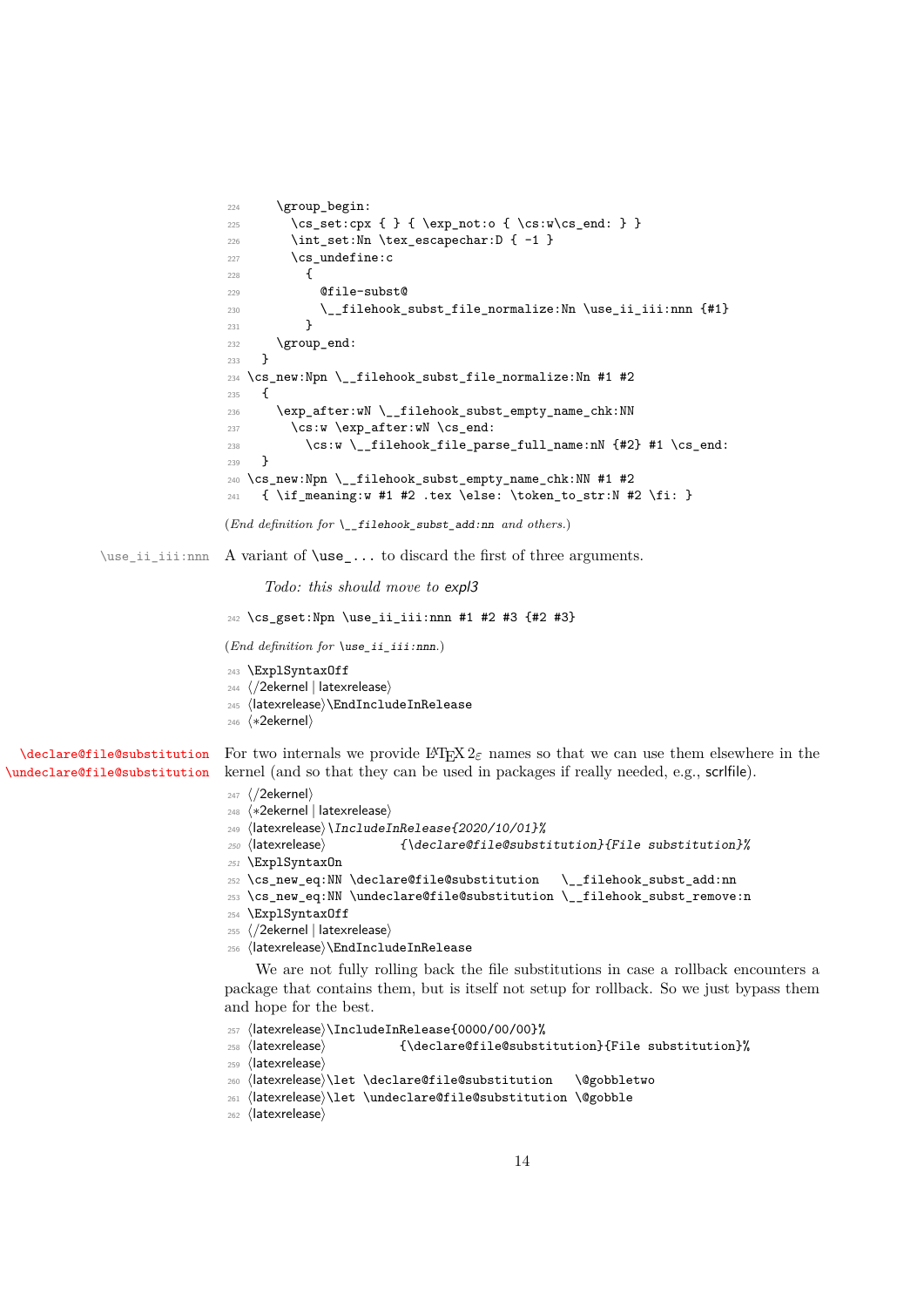<span id="page-14-12"></span><span id="page-14-3"></span><sup>263</sup> ⟨latexrelease⟩\EndIncludeInRelease

<sup>264</sup> ⟨∗2ekernel⟩

(*End definition for* \declare@file@substitution *and* \undeclare@file@substitution*. These functions are documented on page [6.](#page-5-2)*)

<span id="page-14-14"></span> $265 \langle \text{QQ} = \rangle$ <sup>266</sup> \ExplSyntaxOff

#### <span id="page-14-0"></span>**2.6 Selecting a file (**\set@curr@file**)**

\set@curr@file \set@curr@file@nosearch \@curr@file \@curr@file@reqd <span id="page-14-19"></span>Now we hook into \set@curr@file to resolve a possible file substitution, and add \@expl@@@filehook@set@curr@file@@nNN at the end, after \@curr@file is set.

A file name is built using \expandafter\string\csname⟨*filename*⟩\endcsname to avoid expanding utf8 active characters. The \csname expands the normalization machinery and the routine to resolve a file substitution, returning a control sequence with the same name as the file.

It happens that when ⟨*filename*⟩ is empty, the generated control sequence is \csname\endcsname, and doing \string on that results in the file csnameendcsname.tex. To guard against that we \ifx-compare the generated control sequence with the empty csname. To do so, \csname\endcsname has to be defined, otherwise it would be equal to \relax and we would have false positives. Here we define \csname\endcsname to expand to itself to avoid it matching the definition of some other control sequence.

```
267 ⟨/2ekernel⟩
```

```
268 ⟨∗2ekernel | latexrelease⟩
269 ⟨latexrelease⟩\IncludeInRelease{2022/06/01}%
270 ⟨latexrelease⟩ {\set@curr@file}{Setting current file name}%
271 \def\set@curr@file{%
272 \begingroup
273 \set@curr@file@aux}
274 \edef\set@curr@file@nosearch{%
275 \begingroup
276 \let\noexpand\input@path\noexpand\@empty
277 \csname seq_clear:N\endcsname
278 \expandafter\noexpand\csname l_file_search_path_seq\endcsname
279 \noexpand\set@curr@file@aux}
280 \def\set@curr@file@aux#1{%
281 \escapechar\m@ne
282 \let\protect\string
283 \edef~{\string~}%
284 \expandafter\def\csname\expandafter\endcsname
285 \expandafter{\csname\endcsname}%
```
<span id="page-14-18"></span><span id="page-14-17"></span><span id="page-14-13"></span><span id="page-14-11"></span><span id="page-14-9"></span><span id="page-14-7"></span><span id="page-14-6"></span><span id="page-14-5"></span>Two file names are set here: **\@curr@file@reqd** which is the file requested by the user, and  $\@current{a}$  which should be the same, except when we have a file substitution, in which case it holds the actual loaded file. \@curr@file is resolved first, to check if a substitution happens. If it doesn't, \@expl@@@filehook@if@file@replaced@@TF short-cuts and just copies \@curr@file, otherwise the full normalization procedure is executed.

At this stage the file name is parsed and normalized, but if the input doesn't have an extension, the default .tex is *not* added to **\@curr@file** because for applications other than \input (graphics, for example) the default extension may not be .tex. First check if the input has an extension, then if the input had no extension, call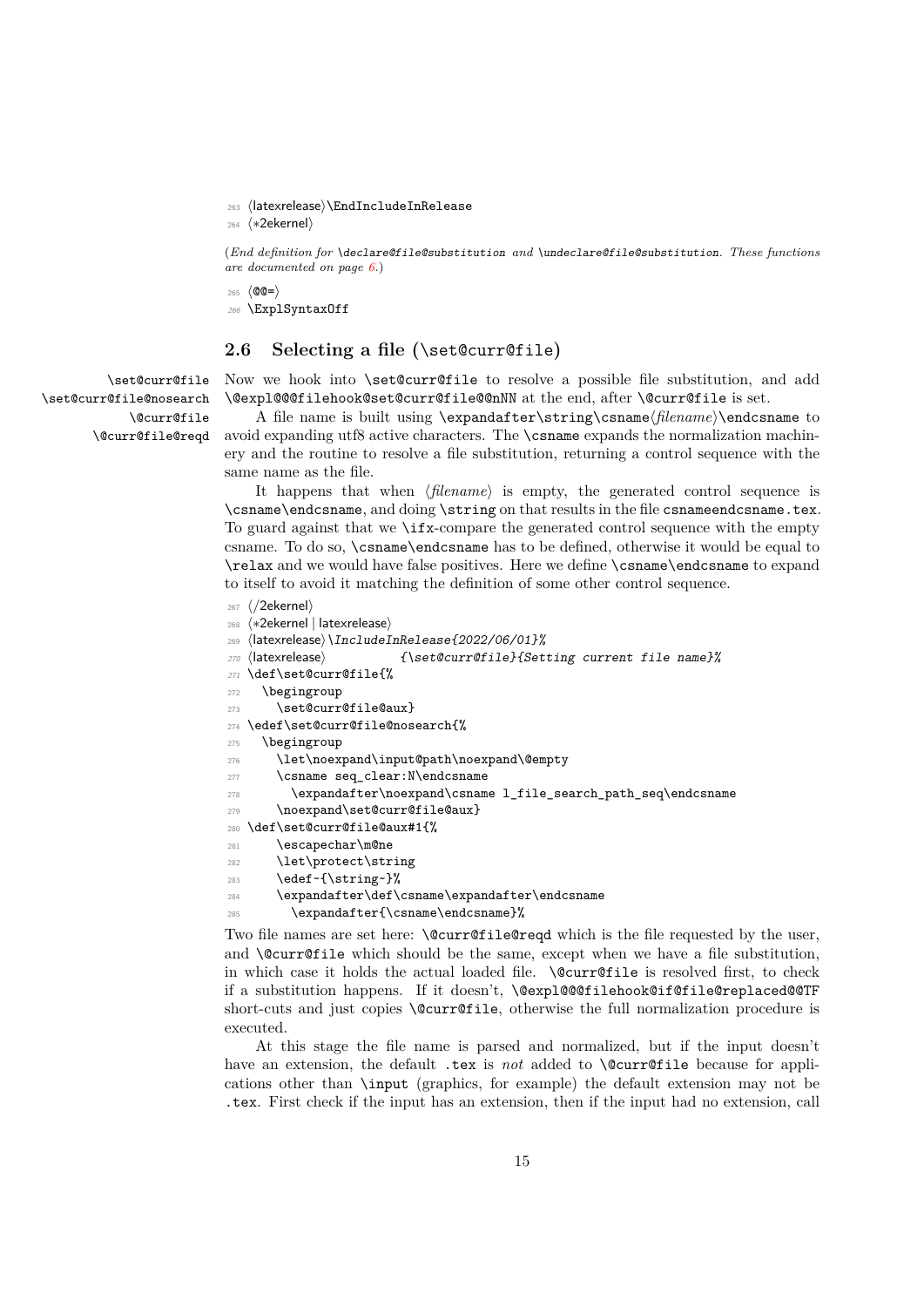<span id="page-15-27"></span>\@expl@@@filehook@drop@extension@@N. In case of a file substitution, \@curr@file will have an extension.

```
286 \@expl@@@filehook@if@no@extension@@nTF{#1}%
287 {\@tempswatrue}{\@tempswafalse}%
288 \@kernel@make@file@csname\@curr@file
289 \@expl@@@filehook@resolve@file@subst@@w {#1}%
290 \@expl@@@filehook@if@file@replaced@@TF
291 {\@kernel@make@file@csname\@curr@file@reqd
292 \@expl@@@filehook@normalize@file@name@@w{#1}%
293 \if@tempswa \@expl@@@filehook@drop@extension@@N\@curr@file@reqd \fi}%
294 {\if@tempswa \@expl@@@filehook@drop@extension@@N\@curr@file \fi
          \global\let\@curr@file@reqd\@curr@file}%
       296 \@expl@@@filehook@clear@replacement@flag@@
297 \endgroup}
298 ⟨/2ekernel | latexrelease⟩
299 ⟨latexrelease⟩\EndIncludeInRelease
300 ⟨latexrelease⟩\IncludeInRelease{2021/06/01}%
301 ⟨latexrelease⟩ {\set@curr@file}{Setting current file name}%
302 ⟨latexrelease⟩\def\set@curr@file#1{%
303 ⟨latexrelease⟩ \begingroup
304 ⟨latexrelease⟩ \escapechar\m@ne
305 ⟨latexrelease⟩ \let\protect\string
306 〈latexrelease〉 \edef~{\string~}%
307 ⟨latexrelease⟩ \expandafter\def\csname\expandafter\endcsname
308 ⟨latexrelease⟩ \expandafter{\csname\endcsname}%
309 ⟨latexrelease⟩ \@expl@@@filehook@if@no@extension@@nTF{#1}%
310 ⟨latexrelease⟩ {\@tempswatrue}{\@tempswafalse}%
311 ⟨latexrelease⟩ \@kernel@make@file@csname\@curr@file
312 ⟨latexrelease⟩ \@expl@@@filehook@resolve@file@subst@@w {#1}%
313 ⟨latexrelease⟩ \@expl@@@filehook@if@file@replaced@@TF
314 ⟨latexrelease⟩ {\@kernel@make@file@csname\@curr@file@reqd
315 ⟨latexrelease⟩ \@expl@@@filehook@normalize@file@name@@w{#1}%
316 ⟨latexrelease⟩ \if@tempswa \@expl@@@filehook@drop@extension@@N\@curr@file@reqd \fi}%
317 ⟨latexrelease⟩ {\if@tempswa \@expl@@@filehook@drop@extension@@N\@curr@file \fi
318 \langlelatexrelease\rangle \global\let\@curr@file@reqd\@curr@file}%
319 ⟨latexrelease⟩ \@expl@@@filehook@clear@replacement@flag@@
320 ⟨latexrelease⟩ \endgroup}
321 ⟨latexrelease⟩\let\set@curr@file@nosearch\@undefined
322 ⟨latexrelease⟩\EndIncludeInRelease
323 ⟨latexrelease⟩\IncludeInRelease{2020/10/01}%
324 ⟨latexrelease⟩ {\set@curr@file}{Setting current file name}%
325 ⟨latexrelease⟩\def\set@curr@file#1{%
326 ⟨latexrelease⟩ \begingroup
327 ⟨latexrelease⟩ \escapechar\m@ne
328 ⟨latexrelease⟩ \expandafter\def\csname\expandafter\endcsname
329 \langlelatexrelease\rangle \expandafter{\csname\endcsname}%
330 \langlelatexrelease\rangle \@expl@@filehook@if@no@extension@@nTF{#1}%
331 ⟨latexrelease⟩ {\@tempswatrue}{\@tempswafalse}%
332 ⟨latexrelease⟩ \@kernel@make@file@csname\@curr@file
333 ⟨latexrelease⟩ \@expl@@@filehook@resolve@file@subst@@w {#1}%
334 ⟨latexrelease⟩ \@expl@@@filehook@if@file@replaced@@TF
335 ⟨latexrelease⟩ {\@kernel@make@file@csname\@curr@file@reqd
336 ⟨latexrelease⟩ \@expl@@@filehook@normalize@file@name@@w{#1}%
```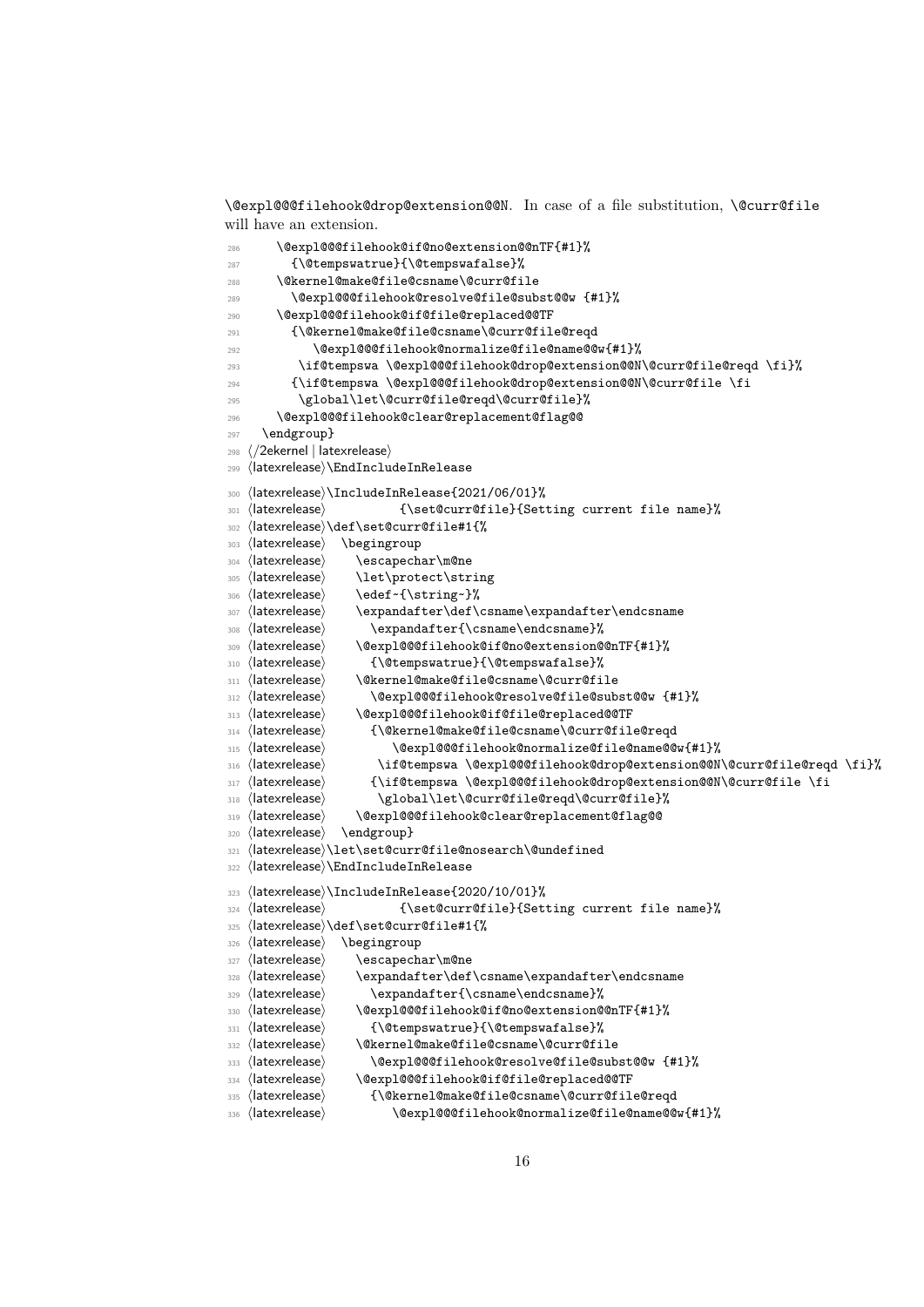```
337 ⟨latexrelease⟩ \if@tempswa \@expl@@@filehook@drop@extension@@N\@curr@file@reqd \fi}%
338 ⟨latexrelease⟩ {\if@tempswa \@expl@@@filehook@drop@extension@@N\@curr@file \fi
339 ⟨latexrelease⟩ \global\let\@curr@file@reqd\@curr@file}%
340 ⟨latexrelease⟩ \@expl@@@filehook@clear@replacement@flag@@
341 ⟨latexrelease⟩ \endgroup}
342 ⟨latexrelease⟩\let\set@curr@file@nosearch\@undefined
343 ⟨latexrelease⟩\EndIncludeInRelease
344 ⟨latexrelease⟩\IncludeInRelease{2019/10/01}%
345 ⟨latexrelease⟩ {\set@curr@file}{Setting current file name}%
346 ⟨latexrelease⟩\def\set@curr@file#1{%
347 ⟨latexrelease⟩ \begingroup
348 ⟨latexrelease⟩ \escapechar\m@ne
349 ⟨latexrelease⟩ \xdef\@curr@file{%
350 ⟨latexrelease⟩ \expandafter\expandafter\expandafter\unquote@name
351 ⟨latexrelease⟩ \expandafter\expandafter\expandafter{%
352 ⟨latexrelease⟩ \expandafter\string
353 ⟨latexrelease⟩ \csname\@firstofone#1\@empty\endcsname}}%
354 ⟨latexrelease⟩ \endgroup
355 ⟨latexrelease⟩}
356 ⟨latexrelease⟩\let\set@curr@file@nosearch\@undefined
357 ⟨latexrelease⟩\EndIncludeInRelease
358 ⟨latexrelease⟩\IncludeInRelease{0000/00/00}%
359 ⟨latexrelease⟩ {\set@curr@file}{Setting current file name}%
360 ⟨latexrelease⟩\let\set@curr@file\@undefined
361 ⟨latexrelease⟩\let\set@curr@file@nosearch\@undefined
362 ⟨latexrelease⟩\EndIncludeInRelease
363 ⟨∗2ekernel⟩
```
<span id="page-16-31"></span><span id="page-16-29"></span><span id="page-16-28"></span><span id="page-16-27"></span><span id="page-16-24"></span><span id="page-16-18"></span><span id="page-16-17"></span><span id="page-16-14"></span><span id="page-16-13"></span><span id="page-16-11"></span><span id="page-16-2"></span>(*End definition for* \set@curr@file *and others. These functions are documented on page* **??***.*)

*Todo: This should get internalized using* @expl@ *names*

\@filehook@set@CurrentFile \@kernel@make@file@csname \@set@curr@file@aux

```
364 ⟨/2ekernel⟩
365 ⟨∗2ekernel | latexrelease⟩
366 ⟨latexrelease⟩\IncludeInRelease{2020/10/01}%
367 ⟨latexrelease⟩ {\@kernel@make@file@csname}{Make file csname}%
368 \def\@kernel@make@file@csname#1#2#3{%
369 \xdef#1{\expandafter\@set@curr@file@aux
370 \csname\expandafter#2\@firstofone#3\@nil\endcsname}}
```
<span id="page-16-19"></span><span id="page-16-6"></span><span id="page-16-3"></span>This auxiliary compares  $\langle$ filename $\rangle$  with  $\langle$ csname $\rangle$ endcsname to check if the empty .tex file was requested.

```
371 \def\@set@curr@file@aux#1{%
372 \expandafter\ifx\csname\endcsname#1%
373 .tex\else\string#1\fi}
```
<span id="page-16-9"></span>Then we call \@expl@@@filehook@set@curr@file@@nNN once for \@curr@file to set \CurrentFile(Path)Used and once for \@curr@file@reqd to set \CurrentFile(Path). Here too the slower route is only used if a substitution happened, but here \@expl@@@filehook@if@file@replaced@@TF can't be used because the flag is reset at the \endgroup above, so we check if \@curr@file and \@curr@file@reqd differ. This macro is issued separate from \set@curr@file because it changes \CurrentFile, and side-effects would quickly get out of control.

```
374 \def\@filehook@set@CurrentFile{%
```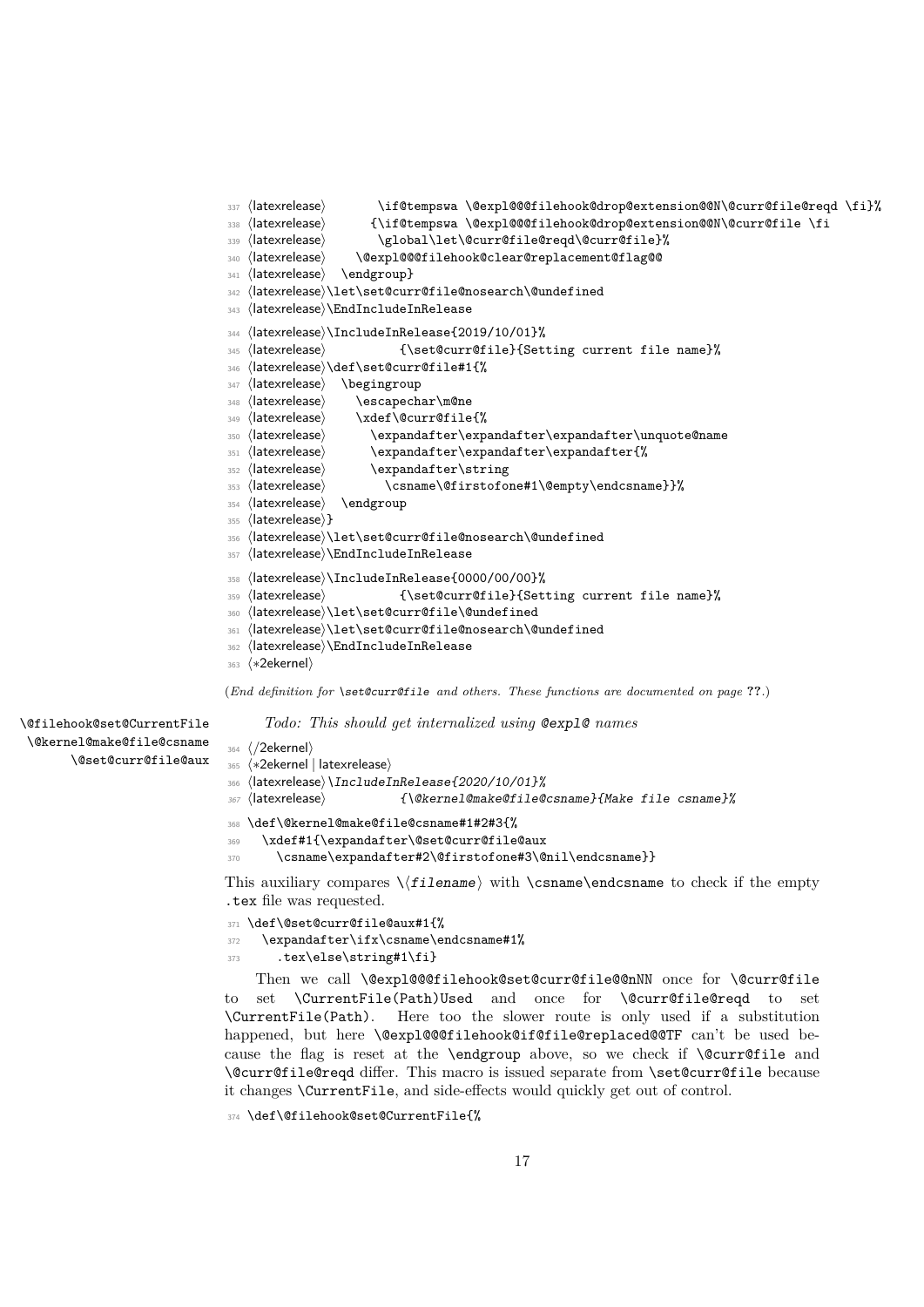```
375 \@expl@@@filehook@set@curr@file@@nNN{\@curr@file}%
376 \CurrentFileUsed\CurrentFilePathUsed
377 \ifx\@curr@file@reqd\@curr@file
378 \let\CurrentFile\CurrentFileUsed
379 \let\CurrentFilePath\CurrentFilePathUsed
380 \else
381 \@expl@@@filehook@set@curr@file@@nNN{\@curr@file@reqd}%
382 \CurrentFile\CurrentFilePath
383 \fi}
384 ⟨/2ekernel | latexrelease⟩
385 ⟨latexrelease⟩\EndIncludeInRelease
386 ⟨∗2ekernel⟩
```
<span id="page-17-15"></span><span id="page-17-10"></span><span id="page-17-6"></span><span id="page-17-1"></span>(*End definition for* \@filehook@set@CurrentFile *,* \@kernel@make@file@csname *, and* \@set@curr@file@aux*. These functions are documented on page* **??***.*)

\@@\_set\_curr\_file:nNN \@@\_set\_curr\_file\_assign:nnnNN When inputting a file, \set@curr@file does a file lookup (in \input@path and \l\_file\_search\_path\_seq) and returns the actual file name (⟨*base*⟩ plus ⟨*ext*⟩) in \CurrentFileUsed, and in case there's a file substitution, the requested file in \CurrentFile (otherwise both are the same). Only the base and extension are returned, regardless of the input (both path/to/file.tex and file.tex end up as file.tex in \CurrentFile). The path is returned in \CurrentFilePath, in case it's needed.

```
387 ⟨/2ekernel⟩
388 ⟨∗2ekernel | latexrelease⟩
389 ⟨latexrelease⟩\IncludeInRelease{2020/10/01}%
390 ⟨latexrelease⟩ {@@_set_curr_file:nNN}{Set curr file}%
391 \ExplSyntaxOn
392 ⟨@@=filehook⟩
393 \cs_new_protected:Npn \__filehook_set_curr_file:nNN #1
394 {
395 \exp_args:Nf \__filehook_file_parse_full_name:nN {#1}
396 \__filehook_set_curr_file_assign:nnnNN
397 }
398 \cs_new_protected:Npn \__filehook_set_curr_file_assign:nnnNN #1 #2 #3 #4 #5
399 {
400 \str_set:Nn #5 {#1}
401 \str_set:Nn #4 {#2#3}
402 }
403 \ExplSyntaxOff
404 ⟨/2ekernel | latexrelease⟩
405 ⟨latexrelease⟩\EndIncludeInRelease
406 ⟨∗2ekernel⟩
```
<span id="page-17-23"></span><span id="page-17-22"></span><span id="page-17-13"></span><span id="page-17-11"></span><span id="page-17-3"></span>(*End definition for* \@@\_set\_curr\_file:nNN *and* \@@\_set\_curr\_file\_assign:nnnNN*. These functions are documented on page* **??***.*)

### <span id="page-17-0"></span>**2.7 Replacing a file and detecting loops**

<span id="page-17-16"></span>Start by sanitizing the file with \\_\_filehook\_file\_parse\_full\_name:nN then do \\_\_filehook\_file\_subst\_begin:nnn{⟨*path*⟩}{⟨*name*⟩}{⟨*ext*⟩}.

\\_\_filehook\_resolve\_file\_subst:w \\_\_filehook\_normalize\_file\_name:w \\_\_filehook\_file\_name\_compose:nnn

- ⟨*/*2ekernel⟩ ⟨∗2ekernel | latexrelease⟩
- <span id="page-17-21"></span>⟨latexrelease⟩\IncludeInRelease{2020/10/01}%
- <span id="page-17-17"></span>410 (latexrelease)  $\{ \$  filehook resolve file subst:w}{Replace files detect loops}%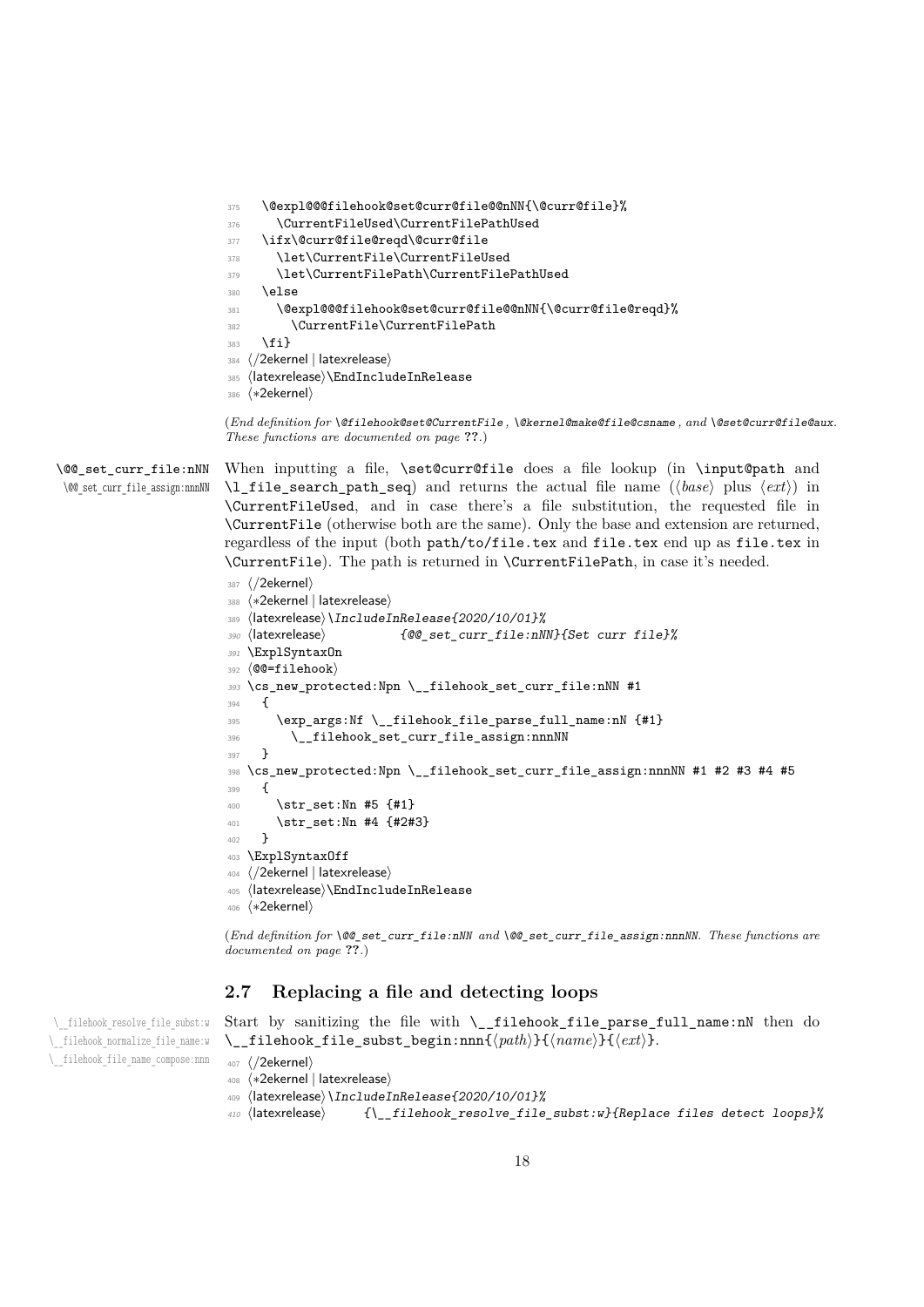```
411 \ExplSyntaxOn
412 \cs_new:Npn \__filehook_resolve_file_subst:w #1 \@nil
413 \quad {\ \} filehook file parse full name:nN {#1} \ \ filehook file subst_begin:nnn }
414 \cs_new:Npn \__filehook_normalize_file_name:w #1 \@nil
415 { \__filehook_file_parse_full_name:nN {#1} \__filehook_file_name_compose:nnn }
416 \cs_new:Npn \__filehook_file_name_compose:nnn #1 #2 #3
417 { \tl_if_empty:nF {#1} { #1 / } #2#3 }
```
flag␣\_\_filehook\_file\_replaced \\_\_filehook\_if\_file\_replaced:TF \\_\_filehook\_clear\_replacement\_flag:

```
Since the file replacement is done expandably in a \csname, use a flag to remember if
a substitution happened. We use this in \set@curr@file to short-circuit some of it in
case no substitution happened (by far the most common case, so it's worth optimizing).
The flag raised during the file substitution algorithm must be explicitly cleared after the
\__filehook_if_file_replaced:TF conditional is no longer needed, otherwise further
uses of \_filehook_if_file_replaced:TF will wrongly return true.
```

```
418 \flag_new:n { __filehook_file_replaced }
419 \cs_new:Npn \__filehook_if_file_replaced:TF #1 #2
420 { \flag_if_raised:nTF { __filehook_file_replaced } {#1} {#2} }
421 \cs_new_protected:Npn \__filehook_clear_replacement_flag:
\verb|422661| { \label{thm:14} \verb|42261| { \verb|422} \verb|{ \verb|422} \verb|{ \verb|422} \verb|{ \verb|422} \verb|{ \verb|422} \verb|{ \verb|422} \verb|{ \verb|422} \verb|{ \verb|422} \verb|{ \verb|422} \verb|{ \verb|422} \verb|{ \verb|422} \verb|{ \verb|422} \verb|{ \verb|422} \verb|{ \verb|422} \verb|{ \verb|422} \verb|{ \verb|422} \verb|{ \verb|422} \verb|{ \verb|
```
\\_\_filehook\_file\_subst\_begin:nnn

<span id="page-18-15"></span><span id="page-18-7"></span>First off, start by checking if the current file  $(\langle name \rangle + \langle ext \rangle)$  has a declared substitution. If not, then just put that as the name (including a possible  $\langle path \rangle$  in this case): this is the default case with no substitutions, so it's the first to be checked. The auxiliary \\_\_filehook\_file\_subst\_tortoise\_hare:nn sees that there's no replacement for #2#3 and does nothing else.

```
423 \cs_new:Npn \__filehook_file_subst_begin:nnn #1 #2 #3
424 {
425 \__filehook_file_subst_tortoise_hare:nn { #2#3 } { #2#3 }
426 { \__filehook_file_name_compose:nnn {#1} {#2} {#3} }
427 }
428 \ExplSyntaxOff
429 ⟨/2ekernel | latexrelease⟩
430 ⟨latexrelease⟩\EndIncludeInRelease
431 ⟨∗2ekernel⟩
```
#### <span id="page-18-16"></span><span id="page-18-8"></span><span id="page-18-0"></span>**2.7.1 The Tortoise and Hare algorithm**

If there is a substitution (⟨*true*⟩ in the first \cs\_if\_exist:cTF below), then first check if there is no substitution down the line: this should be the second most common case, of one file replaced by another. In that case just leave the substitution there and the job is done. If any substitution happens, then the \flag \_\_filehook\_file\_replaced is raised (conditionally, because checking if a flag is raised is much faster than raising it over and over again).

If, however there are more substitutions, then we need to check for a possible loop in the substitutions, which would otherwise put TEX in an infinite loop if just an exhaustive expansion was used.

To detect a loop, the *Tortoise and Hare* algorithm is used. The name of the algorithm is an analogy to Aesop's fable, in which the Hare outruns a Tortoise. The two pointers here are the csnames which contains each file replacement, both of which start at the position zero, which is the file requested. In the inner part of the macro below, \\_filehook\_file\_subst\_loop:cc is called with \@file-subst@ $\langle$ file  $\rangle$  and

\\_\_filehook\_file\_subst\_tortoise\_hare:nn \\_\_filehook\_file\_subst\_loop:NN \\_\_filehook\_file\_subst\_loop:cc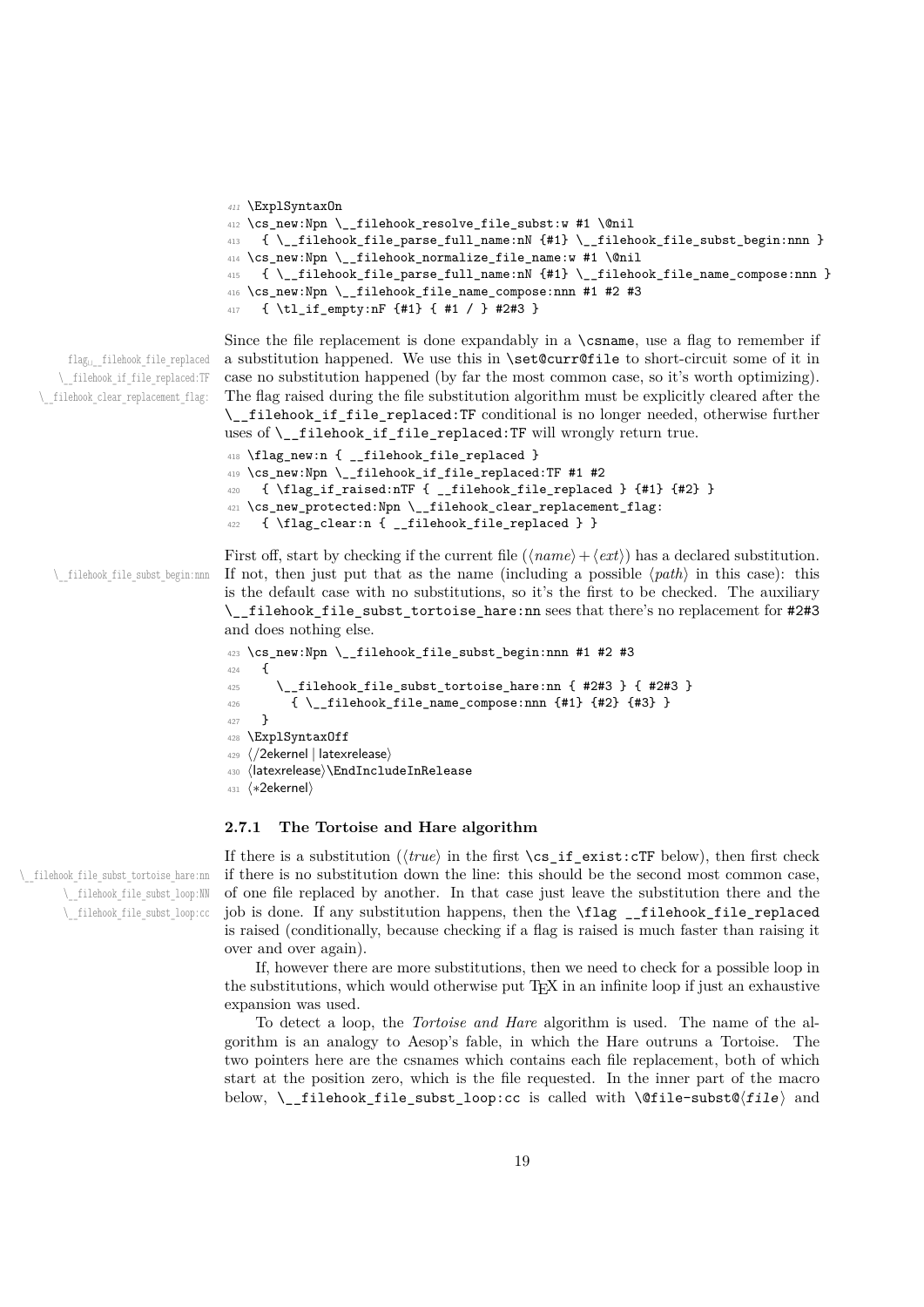<span id="page-19-1"></span>\@file-subst@\@file-subst@⟨file⟩; that is, the substitution of ⟨*file*⟩ and the substitution of that substitution: the Tortoise walks one step while the Hare walks two.

Within \\_filehook\_file\_subst\_loop:NN the two substitutions are compared, and if they lead to the same file it means that there is a loop in the substitutions. If there's no loop, \\_\_filehook\_file\_subst\_tortoise\_hare:nn is called again with the Tortoise at position 1 and the hare at 2. Again, the substitutions are checked ahead of the Hare pointer to check that it won't run too far; in case there is no loop in the declarations, eventually one of the \cs\_if\_exist:cTF below will go  $\langle false \rangle$  and the algorithm will end; otherwise it will run until the Hare reaches the same spot as the tortoise and a loop is detected.

```
432 ⟨/2ekernel⟩
433 ⟨∗2ekernel | latexrelease⟩
434 ⟨latexrelease⟩\IncludeInRelease{2020/10/01}%
435 ⟨latexrelease⟩ {\__filehook_file_subst_tortoise_hare:nn}{Tortoise and Hare}%
436 \ExplSyntaxOn
437 \cs_new:Npn \__filehook_file_subst_tortoise_hare:nn #1 #2 #3
438 {
439 \cs_if_exist:cTF { @file-subst@ #2 }
440 {
\verb|\flag_if_raised:nF { __filehook_file_replaced }|442 { \flag_raise:n { __filehook_file_replaced } }
443 \cs_if_exist:cTF { @file-subst@ \use:c { @file-subst@ #2 } }
444 \left\{ \begin{array}{ccc} 4 & 4 & 4 \end{array} \right\}445 \__filehook_file_subst_loop:cc
446 { @file-subst@ #1 }
447 { @file-subst@ \use:c { @file-subst@ #2 } }
```

```
448 }
449 { \use:c { @file-subst@ #2 } }
450 }
451 { #3 }
452 }
```
This is just an auxiliary to check if a loop was found, and continue the algorithm otherwise. If a loop is found, the .tex file is used as fallback and  $\setminus$  filehook file subst cycle\_error:cN is called to report the error.

```
453 \cs_new:Npn \__filehook_file_subst_loop:NN #1 #2
454 {
455 \token_if_eq_meaning:NNTF #1 #2
456 \qquad \qquad \qquad \qquad457 \overline{t} \overline{t} \overline{t} \overline{t} \overline{t} \overline{t} \overline{t} \overline{t} \overline{t} \overline{t} \overline{t} \overline{t} \overline{t} \overline{t} \overline{t} \overline{t} \overline{t} \overline{t} \overline{t} \overline{t} \overline{t} \overline{t} \overline{t} \overline{t}458 \__filehook_file_subst_cycle_error:cN { @file-subst@ #1 } #1
459 }
460 { \_filehook_file_subst_tortoise_hare:nn {#1} {#2} {#2} }
461 }
462 \cs_generate_variant:Nn \__filehook_file_subst_loop:NN { cc }
```
<span id="page-19-11"></span><span id="page-19-0"></span>Showing this type of error expandably is tricky, as we have a very limited amount of characters to show and a potentially large list. As a work around, several errors are printed, each showing one step of the loop, until all the error messages combined show the loop.

```
463 \text{ } \cs_new:Npn \__filehook_file_subst_cycle_error:NN #1 #2
464 {
465 \msg_expandable_error:nnff { latex2e } { file-cycle }
```
\\_\_filehook\_file\_subst\_cycle\_error:NN \\_\_filehook\_file\_subst\_cycle\_error:cN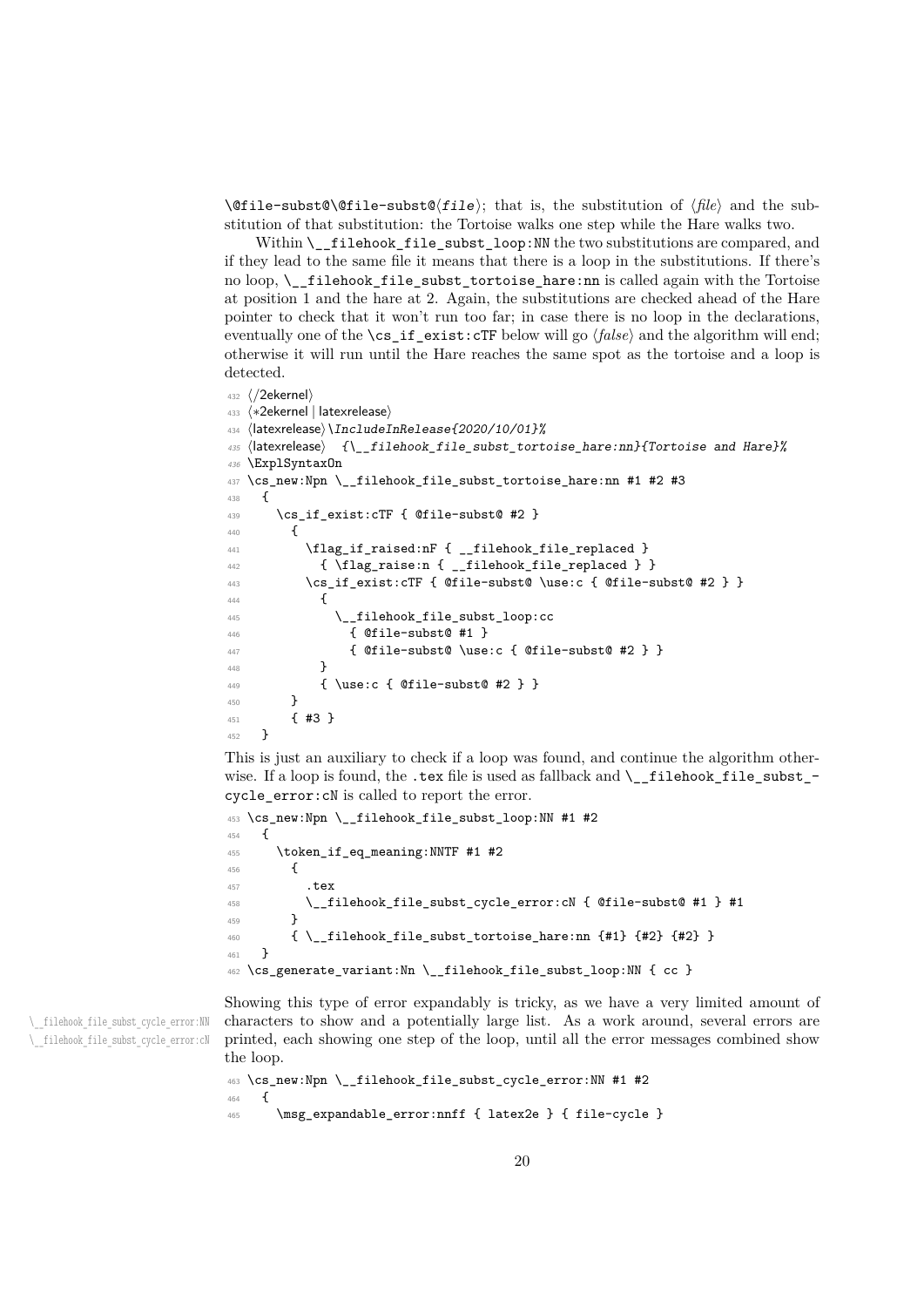```
466 {#1} { \use:c { @file-subst@ #1 } }
467 \token_if_eq_meaning:NNF #1 #2
468 { \__filehook_file_subst_cycle_error:cN { @file-subst@ #1 } #2 }
469 }
470 \cs_generate_variant:Nn \__filehook_file_subst_cycle_error:NN { c }
    And the error message:
471 \msg new:nnn { latex2e } { file-cycle }
472 { File~loop!~#1~replaced~by~#2... }
(End definition for \__filehook_resolve_file_subst:w and others.)
```

```
473 \ExplSyntaxOff
474 ⟨/2ekernel | latexrelease⟩
475 ⟨latexrelease⟩\EndIncludeInRelease
476 ⟨∗2ekernel⟩
477 ⟨@@=⟩
```
#### <span id="page-20-0"></span>**2.8 Preventing a package from loading**

We support the use case of preventing a package from loading but not any other type of files (e.g., classes).

[\disable@package@load](#page-5-3) [\reenable@package@load](#page-5-3) \disable@package@load defines \@pkg-disable@⟨package⟩ to expand to some code #2 instead of loading the package.

```
478 ⟨/2ekernel⟩
```
\@disable@packageload@do

```
479 ⟨∗2ekernel | latexrelease⟩
```
- <span id="page-20-13"></span>⟨latexrelease⟩\IncludeInRelease{2020/10/01}%
- ⟨latexrelease⟩ {\disable@package@load}{Disable packages}%
- <span id="page-20-3"></span>\def\disable@package@load#1#2{%

```
483 \global\@namedef{@pkg-disable@#1.\@pkgextension}{#2}}
```

```
484 \def\@disable@packageload@do#1#2{%
```

```
485 \@ifundefined{@pkg-disable@#1}{#2}%
```

```
486 {\@nameuse{@pkg-disable@#1}}}
```
\reenable@package@load undefines \@pkg-disable@⟨package⟩ to reallow loading a package.

```
487 \def\reenable@package@load#1{%
```

```
488 \global\expandafter\let
```
<span id="page-20-2"></span>\csname @pkg-disable@#1.\@pkgextension \endcsname \@undefined}

```
490 ⟨/2ekernel | latexrelease⟩
```

```
491 ⟨latexrelease⟩\EndIncludeInRelease
```
- <span id="page-20-14"></span>⟨latexrelease⟩\IncludeInRelease{0000/00/00}%
- ⟨latexrelease⟩ {\disable@package@load}{Disable packages}%
- ⟨latexrelease⟩
- <span id="page-20-15"></span>⟨latexrelease⟩\let\disable@package@load \@undefined
- <span id="page-20-16"></span>⟨latexrelease⟩\let\@disable@packageload@do\@undefined
- <span id="page-20-17"></span>⟨latexrelease⟩\let\reenable@package@load \@undefined
- <span id="page-20-8"></span>⟨latexrelease⟩\EndIncludeInRelease

```
499 ⟨∗2ekernel⟩
```
(*End definition for* \disable@package@load *,* \reenable@package@load *, and* \@disable@packageload@do*. These functions are documented on page [6.](#page-5-3)*)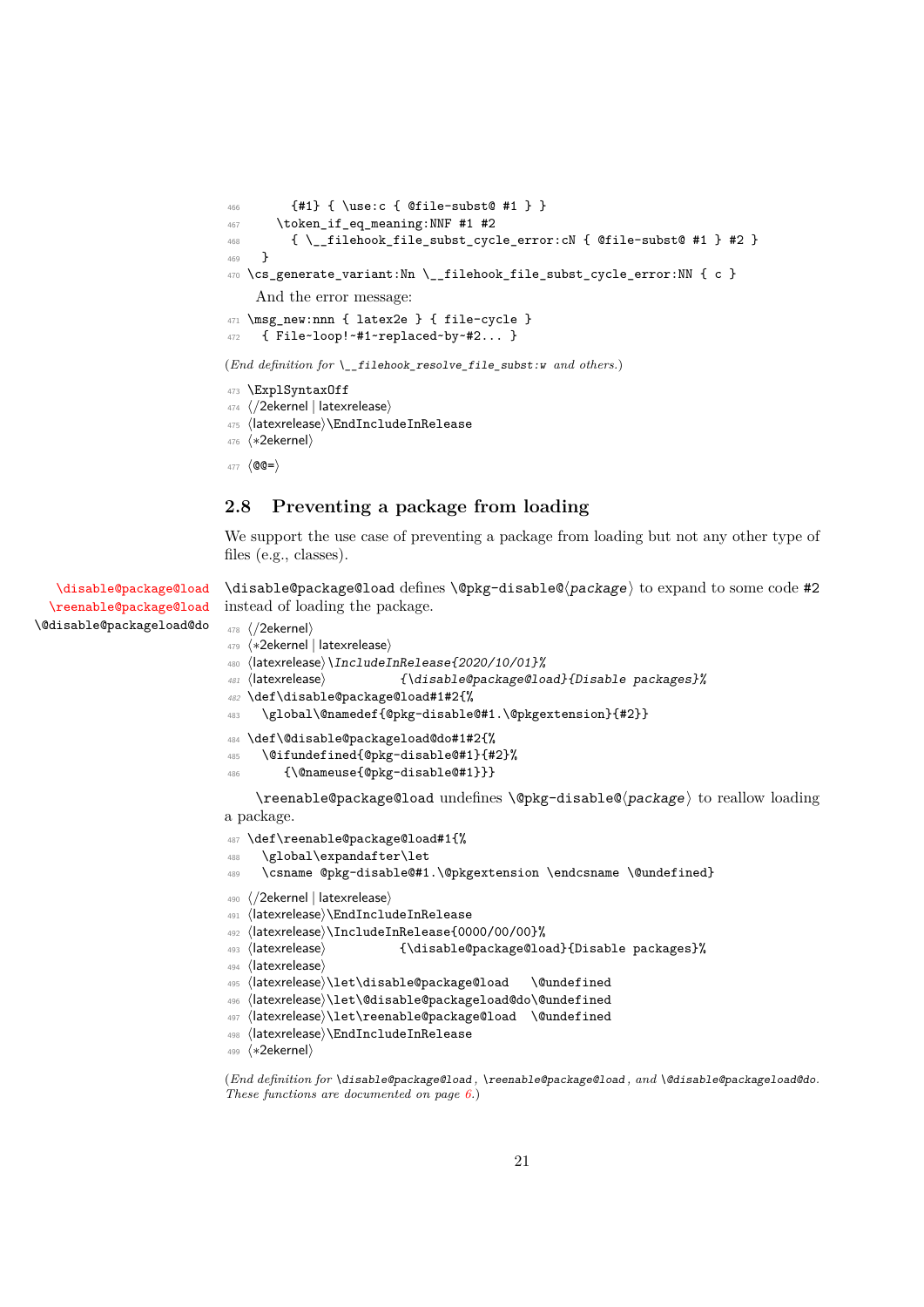#### <span id="page-21-27"></span><span id="page-21-0"></span>**2.9 High-level interfaces for LATEX**

None so far and the general feeling for now is that the hooks are enough. Packages like filehook, etc., may use them to set up their interfaces (samples are given below) but for the now the kernel will not provide any.

#### <span id="page-21-1"></span>**2.10 Internal commands needed elsewhere**

Here we set up a few horrible (but consistent)  $\text{L} \text{Tr} \text{X} 2 \epsilon$  names to allow for internal commands to be used outside this module (and in parts that still use  $\mathbb{P}\text{Tr}X2_{\varepsilon}$  syntax. We have to unset the  $@$  since we want double "at" sign in place of double underscores.

<sup>500</sup> ⟨@@=⟩

```
501 ⟨/2ekernel⟩
502 ⟨∗2ekernel | latexrelease⟩
503 ⟨latexrelease⟩\IncludeInRelease{2020/10/01}%
504 ⟨latexrelease⟩ {\@expl@@@filehook@if@no@extension@@nTF}{2e tmp interfaces}%
505 \ExplSyntaxOn
506 \cs_new_eq:NN \@expl@@@filehook@if@no@extension@@nTF
507 \ filehook if no extension:nTF
508 \cs_new_eq:NN \@expl@@@filehook@set@curr@file@@nNN
509 \__filehook_set_curr_file:nNN
510 \cs_new_eq:NN \@expl@@@filehook@resolve@file@subst@@w
511 \ filehook resolve file subst:w
512 \cs_new_eq:NN \@expl@@@filehook@normalize@file@name@@w
513 \__filehook_normalize_file_name:w
514 \cs_new_eq:NN \@expl@@@filehook@if@file@replaced@@TF
515 \__filehook_if_file_replaced:TF
516 \cs_new_eq:NN \@expl@@@filehook@clear@replacement@flag@@
517 \__filehook_clear_replacement_flag:
518 \cs_new_eq:NN \@expl@@@filehook@drop@extension@@N
519 \ filehook_drop_extension:N
520 \cs_new_eq:NN \@expl@@@filehook@file@push@@
521 \qquad \qquad \setminus \_ \text{filehook} \qquad \qquad \qquad \qquad \qquad \qquad \qquad \qquad \qquad \qquad \qquad \qquad \qquad \qquad \qquad \qquad \qquad \qquad \qquad \qquad \qquad \qquad \qquad \qquad \qquad \qquad \qquad \qquad \qquad \qquad \qquad \qquad \qquad \qquad \qquad \qquad 
522 \cs_new_eq:NN \@expl@@@filehook@file@pop@@
523 \__filehook_file_pop:
524 \cs_new_eq:NN \@expl@@@filehook@file@pop@assign@@nnnn
525 \__filehook_file_pop_assign:nnnn
526 \ExplSyntaxOff
```
<span id="page-21-20"></span><span id="page-21-19"></span><span id="page-21-18"></span><span id="page-21-17"></span><span id="page-21-16"></span><span id="page-21-15"></span><span id="page-21-13"></span><span id="page-21-11"></span><span id="page-21-10"></span><span id="page-21-9"></span><span id="page-21-8"></span><span id="page-21-7"></span>This one specifically has to be undefined because it is left over in the input stream from \InputIfFileExists and executed when latexrelease is loaded. It cannot be \let to **\@undefined** otherwise it would error as well, so it is **\let** to **\relax** to be silently ignored when loading \latexrelease.

- <sup>527</sup> ⟨*/*2ekernel | latexrelease⟩
- <span id="page-21-12"></span><sup>528</sup> ⟨latexrelease⟩\EndIncludeInRelease
- <sup>529</sup> ⟨latexrelease⟩
- <span id="page-21-26"></span><sup>530</sup> ⟨latexrelease⟩\IncludeInRelease{0000/00/00}%
- <span id="page-21-29"></span><sup>531</sup> ⟨latexrelease⟩ {\@expl@@@filehook@if@no@extension@@nTF}{2e tmp interfaces}%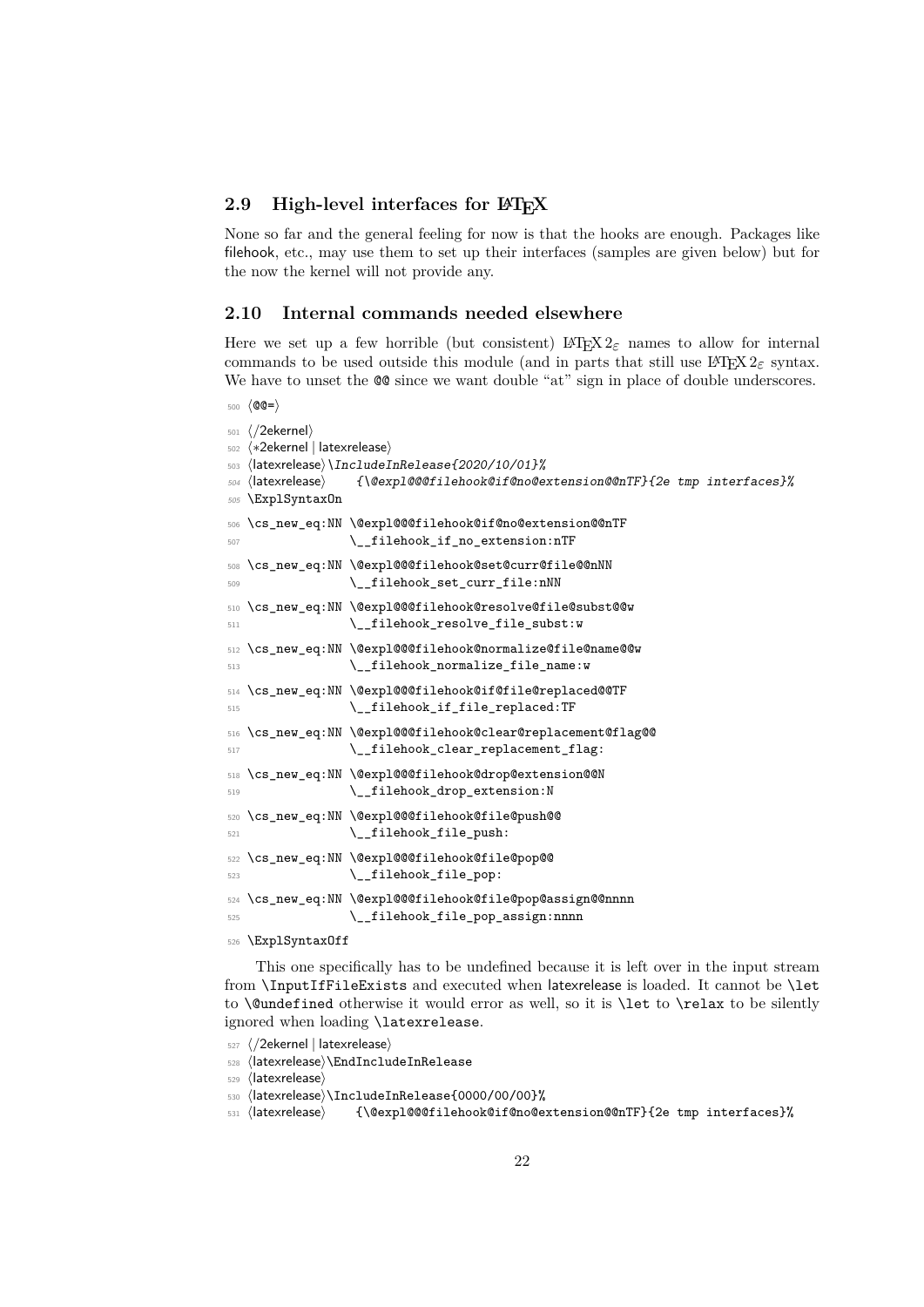```
532 ⟨latexrelease⟩\let\@expl@@@filehook@file@pop@@\relax
```

```
533 ⟨latexrelease⟩\EndIncludeInRelease
```

```
534 ⟨∗2ekernel⟩
```
This ends the kernel code in this file.

```
535 ⟨/2ekernel⟩
```
# <span id="page-22-23"></span><span id="page-22-22"></span><span id="page-22-21"></span><span id="page-22-17"></span><span id="page-22-16"></span><span id="page-22-11"></span><span id="page-22-10"></span><span id="page-22-0"></span>**3 A sample package for structuring the log output**

```
536 ⟨∗structuredlog⟩
                       537 ⟨@@=filehook⟩
                       538 \ProvidesExplPackage
                       539 {structuredlog}{\ltfilehookdate}{\ltfilehookversion}
                       540 {Structuring the TeX transcript file}
\g filehook nesting level int Stores the current package nesting level.
                       541 \int_new:N \g__filehook_nesting_level_int
                       Initialise the counter with the number of files in the \@currnamestack (the number of
                       items divided by 3) minus one, because this package is skipped when printing to the log.
                       542 \int_gset:Nn \g__filehook_nesting_level_int
                       543 \quad {\text{ ( } \tL1_count:N \text{ } \text{Currnamestack } } / 3 - 1 \text{ } }(End definition for \g__filehook_nesting_level_int.)
 \__filehook_log_file_record:n This macro is responsible for increasing and decreasing the file nesting level, as well as
                       printing to the log. The argument is either STOPTART or STOP and the action it takes on
                       the nesting integer depends on that.
                       544 \cs_new_protected:Npn \__filehook_log_file_record:n #1
                       545 {
                       546 \str_if_eq:nnT {#1} {START} { \int_gincr:N \g__filehook_nesting_level_int }
                       547 \iow_term:x
                       548 \sqrt{2}549 \prg_{replicate:nn {\g_{filebook\_nesting\_level\_int}} { = } ~550 ( LEVEL ~ \int_use:N \g__filehook_nesting_level_int \c_space_tl #1 ) ~
                       551 \CurrentFileUsed
                       If there was a file replacement, show that as well:
                       552 \str_if_eq:NNF \CurrentFileUsed \CurrentFile
                       553 { ~ ( \CurrentFile \c_space_tl requested ) }
                       554 \iow_newline:
                       555 }
                       556 \str_if_eq:nnT {#1} {STOP} { \int_gdecr:N \g__filehook_nesting_level_int }
                       557 }
```
<span id="page-22-19"></span><span id="page-22-18"></span><span id="page-22-15"></span><span id="page-22-14"></span><span id="page-22-13"></span><span id="page-22-12"></span><span id="page-22-8"></span><span id="page-22-7"></span><span id="page-22-6"></span><span id="page-22-5"></span>Now just hook the macro above in the generic file/before. . .

<span id="page-22-1"></span><sup>558</sup> \AddToHook{file/before}{ \\_\_filehook\_log\_file\_record:n { START } }

. . . and file/after hooks. We don't want to install the file/after hook immediately, because that would mean it is the first time executed when the package finishes. We therefore put the declaration inside \AddToHookNext so that it gets only installed when we have left this package.

```
559 \AddToHookNext{file/after}
```

```
560 { \AddToHook{file/after}{ \__filehook_log_file_record:n { STOP } } }
```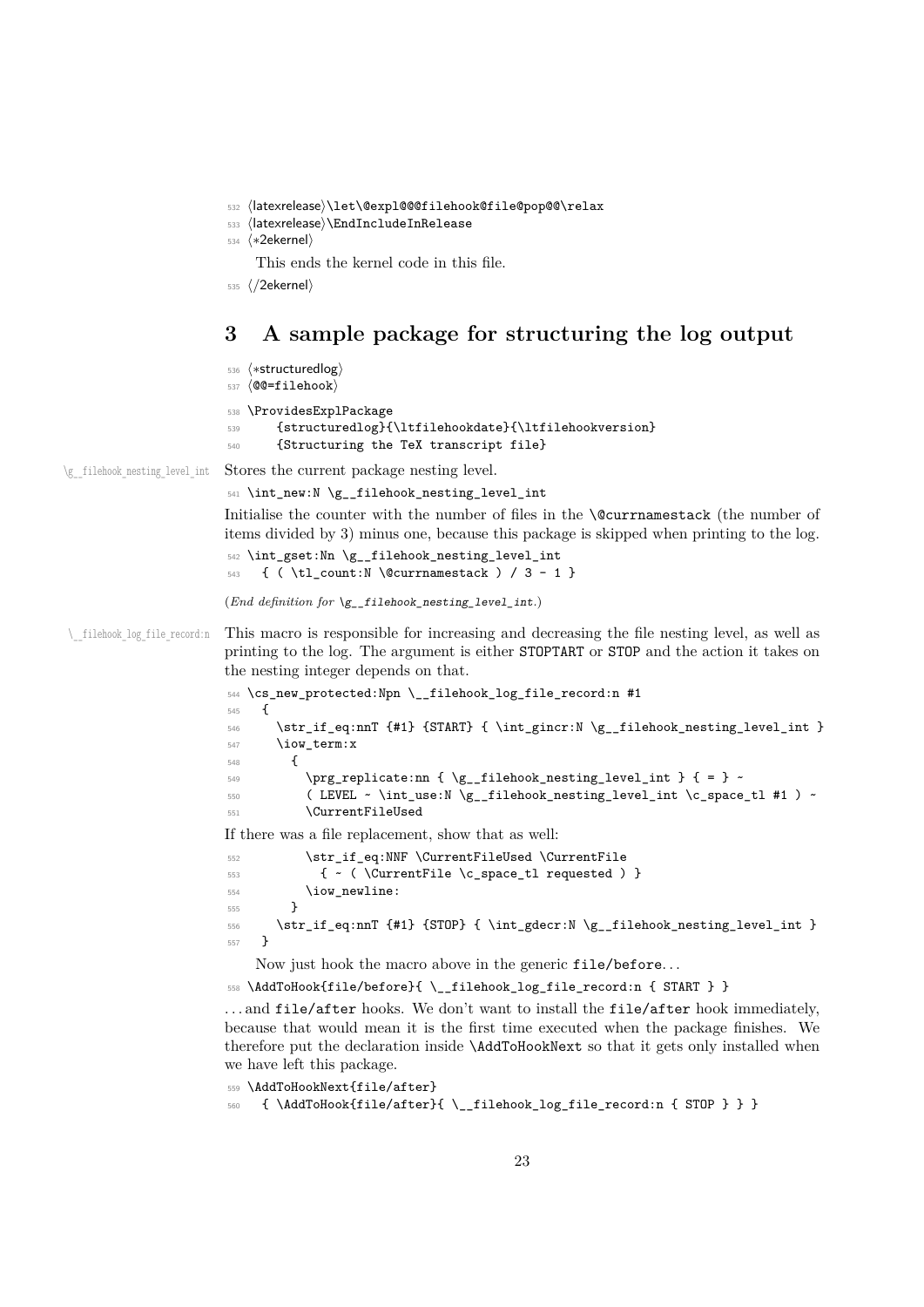<span id="page-23-9"></span>(*End definition for* \\_\_filehook\_log\_file\_record:n*.*)

<sup>561</sup> ⟨@@=⟩ <sup>562</sup> ⟨*/*structuredlog⟩

# <span id="page-23-0"></span>**4 Package emulations**

#### <span id="page-23-1"></span>**4.1 Package atveryend emulation**

With the new hook management and the hooks in \enddocument all of atveryend is taken care of. We can make an emulation only here after the substitution functionality is available:

```
563 ⟨∗2ekernel⟩
```

```
564 \declare@file@substitution{atveryend.sty}{atveryend-ltx.sty}
```
<sup>565</sup> ⟨*/*2ekernel⟩

Here is the package file we point to:

<sup>566</sup> ⟨∗atveryend-ltx⟩

```
567 \ProvidesPackage{atveryend-ltx}
```
- <sup>568</sup> [2020/08/19 v1.0a
- <sup>569</sup> Emulation of the original atveryend package^^Jwith kernel methods]

Here are new definitions for its interfaces now pointing to the hooks in \enddocument

```
570 \newcommand\AfterLastShipout {\AddToHook{enddocument/afterlastpage}}
```

```
_{571} \newcommand\AtVeryEndDocument {\AddToHook{enddocument/afteraux}}
```
Next one is a bit of a fake, but the result should normally be as expected. If not, one needs to add a rule to sort the code chunks in enddocument/info.

```
572 \newcommand\AtEndAfterFileList{\AddToHook{enddocument/info}}
```

```
573 \newcommand\AtVeryVeryEnd {\AddToHook{enddocument/end}}
```
\BeforeClearDocument This one is the only one we don't implement or rather don't have a dedicated hook in the code.

```
574 \ExplSyntaxOn
575 \newcommand\BeforeClearDocument[1]
576 { \AtEndDocument{#1}
577 \atveryend@DEPRECATED{BeforeClearDocument \tl_to_str:n{#1}}
578 }
579 \cs_new:Npn\atveryend@DEPRECATED #1
580 {\iow_term:x{======~DEPRECATED~USAGE~#1~==========}}
581 \ExplSyntaxOff
```
<span id="page-23-12"></span><span id="page-23-10"></span><span id="page-23-8"></span>(*End definition for* \BeforeClearDocument*. This function is documented on page* **??***.*)

<sup>582</sup> ⟨*/*atveryend-ltx⟩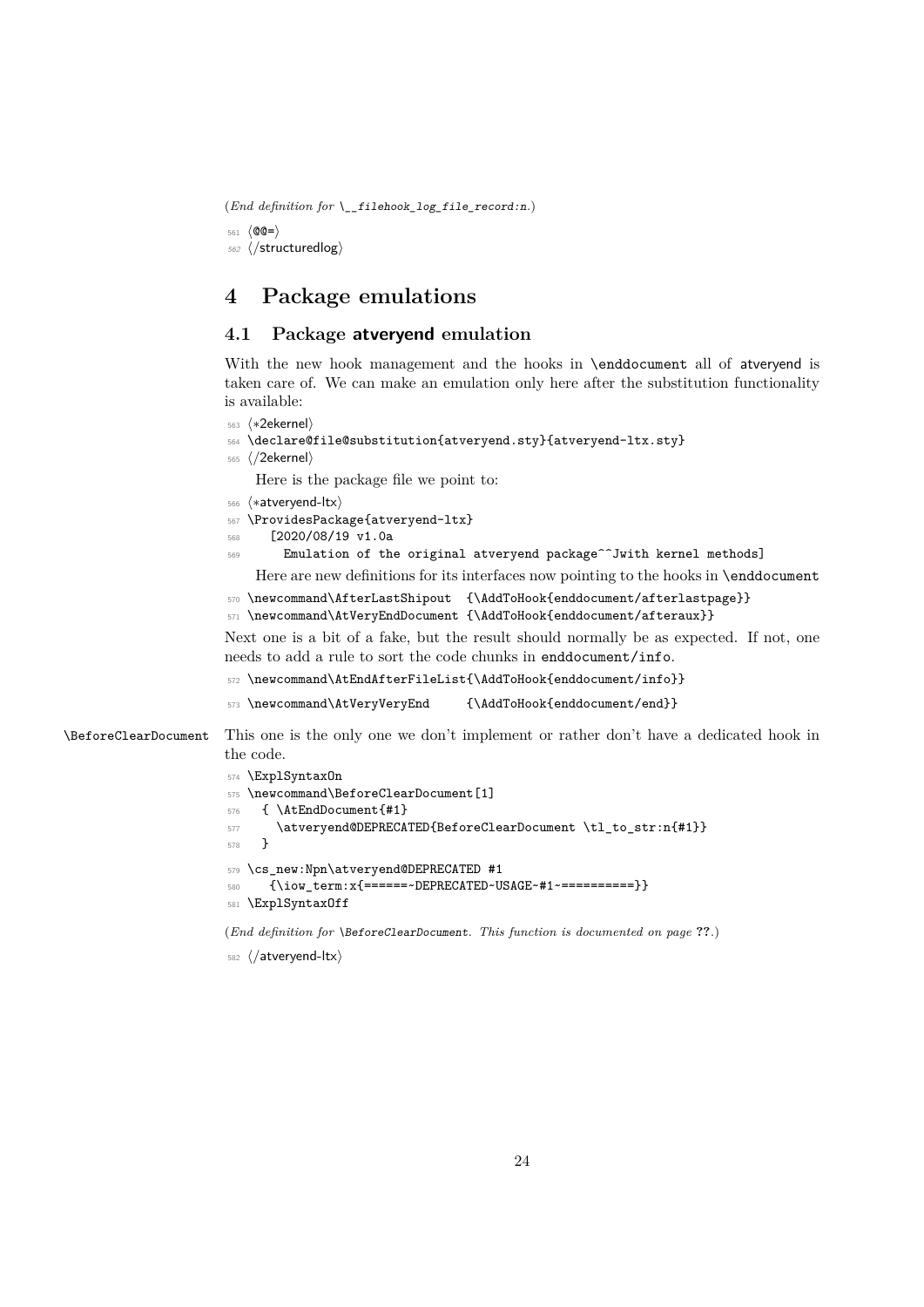# <span id="page-24-1"></span><span id="page-24-0"></span>**Index**

The italic numbers denote the pages where the corresponding entry is described, numbers underlined point to the definition, all others indicate the places where it is used.

| <b>Symbols</b>                                                     |                                                                                               |
|--------------------------------------------------------------------|-----------------------------------------------------------------------------------------------|
| @@ commands:                                                       | 9, 12, 18, 3, 67, 83, 165, 379, 382                                                           |
| $\sqrt{00}$ set curr file:nNN<br>387                               | \CurrentFilePathUsed                                                                          |
| \@@_set_curr_file_assign:nnnNN . 387                               | $\ldots$ 3, 3, 66, 81, 163, 376, 379                                                          |
|                                                                    | $\Upsilon$ urrentFileUsed  3, 6,                                                              |
|                                                                    | 11, 18, 3, 66, 82, 164, 376, 378, 551, 552                                                    |
| A                                                                  |                                                                                               |
| \AddToHook . 5, 558, 560, 570, 571, 572, 573                       | D                                                                                             |
| $\lambda$ AddToHookNext $23,559$                                   | $\Delta$ 148, 184                                                                             |
| \AfterLastShipout  570                                             |                                                                                               |
| \AtEndAfterFileList  572                                           | 194, 271, 280, 284, 302, 307, 325,                                                            |
| $\text{AtEndDocument} \dots \dots \dots \dots \dots \ 576$         | 328, 346, 368, 371, 374, 482, 484, 487                                                        |
|                                                                    | $\setminus$ detokenize  12                                                                    |
|                                                                    |                                                                                               |
| $\text{AtVeryEndDocument} \dots \dots \dots \dots \dots \quad 571$ | E                                                                                             |
|                                                                    |                                                                                               |
|                                                                    | \else  373, 380                                                                               |
| в                                                                  | else commands:                                                                                |
| $\text{DeforeClearDocument} \dots \dots \dots \dots \ 574$         | $\text{else:} \quad \ldots \quad \ldots \quad \ldots \quad \text{241}$                        |
| \begingroup  272, 275, 303, 326, 347                               | $\end{math}$ $\ldots$ $\ldots$ $\ldots$ $\ldots$ $\ldots$ $\ldots$ $\ldots$ $\ldots$ $\ldots$ |
| $\mathbf C$                                                        | 17, 25, 197, 277, 278, 284, 285,                                                              |
|                                                                    | 307, 308, 328, 329, 353, 370, 372, 489                                                        |
|                                                                    | \endgroup  17, 297, 320, 341, 354                                                             |
|                                                                    | $\text{EndIncludeInRelease} \dots \dots \dots \ 14,$                                          |
|                                                                    | 23, 88, 140, 179, 191, 200, 245,                                                              |
| \clearpage $4, 5$                                                  | 256, 263, 299, 322, 343, 357, 362,                                                            |
| cs commands:                                                       | 385, 405, 430, 475, 491, 498, 528, 533                                                        |
| \cs:w  211, 225, 237, 238                                          | \escapechar  281, 304, 327, 348                                                               |
| $\csc$ -end:  211, 225, 237, 238                                   | exp commands:                                                                                 |
| \cs_generate_variant:Nn  462, 470                                  | $\exp_{after:wN}$ 73, 236, 237                                                                |
| $\csc_2$ gset:Npn  242                                             | $\exp_{args:Ne$ 46, 97                                                                        |
| $\csc_2$ gset:Npx  213                                             | $\exp_args:$ Nee  129                                                                         |
| $\cs[if\_exist:NTF$ . 19, 20, 93, 439, 443                         | $\exp_args: Mf \ldots \ldots \ldots 32, 34, 395$                                              |
| \cs_new:Npn $30, 38, 44, 57, 95,$                                  | $\exp_args: NV \dots \dots \dots \dots \dots 53$                                              |
| 100, 105, 112, 127, 234, 240, 412,                                 | $\exp_{\texttt{not:n}} \ldots \ldots \ldots \ldots 211, 225$                                  |
| 414, 416, 419, 423, 437, 453, 463, 579                             | \expandafter 15, 153, 154, 155, 167, 187,                                                     |
| \cs_new_eq:NN . 252, 253, 506, 508,                                | 197, 278, 284, 285, 307, 308, 328,                                                            |
| 510, 512, 514, 516, 518, 520, 522, 524                             | 329, 350, 351, 352, 369, 370, 372, 488                                                        |
| $\csc_1$ new_protected:Npn  49,                                    | \ExplSyntax0ff  12, 86, 138,                                                                  |
| 62, 70, 79, 208, 222, 393, 398, 421, 544                           | 243, 254, 266, 403, 428, 473, 526, 581                                                        |
|                                                                    | $\text{ExplSyntaxOn} \dots \dots \dots \dots \dots$                                           |
| $\cs$ _undefine:N  227                                             | 29, 92, 207, 251, 391, 411, 436, 505, 574                                                     |
| \csname . 15, 19, 197, 277, 278, 284, 285,                         |                                                                                               |
| 307, 308, 328, 329, 353, 370, 372, 489                             | F                                                                                             |
|                                                                    | \fi 293, 294, 316, 317, 337, 338, 373, 383                                                    |
| \CurrentFile 2, 3, 6, 9, 11, 12, 17, 18, 3,                        | fi commands:                                                                                  |
| 67, 84, 166, 171, 174, 378, 382, 552, 553                          | $\pi: \ldots: \ldots: \ldots: \ldots: 241$                                                    |

| \CurrentFilePathUsed                                                                                        |
|-------------------------------------------------------------------------------------------------------------|
| $\ldots \ldots \ldots 3, \underline{3}, 66, 81, 163, 376, 379$                                              |
| \CurrentFileUsed $3, 6,$                                                                                    |
| 11, 18, 3, 66, 82, 164, 376, 378, 551, 552                                                                  |
| D                                                                                                           |
| \DeclareRobustCommand  148, 184                                                                             |
|                                                                                                             |
| 194, 271, 280, 284, 302, 307, 325,                                                                          |
| 328, 346, 368, 371, 374, 482, 484, 487                                                                      |
|                                                                                                             |
|                                                                                                             |
| E                                                                                                           |
| $\text{led}$ 161, 168, 274, 283, 306                                                                        |
| $\text{le } \ldots \ldots \ldots \ldots \ldots \quad 373, 380$                                              |
| else commands:                                                                                              |
| $\text{else:} \quad \ldots \quad \ldots \quad \text{241}$                                                   |
| $\end{math}$ cand $\ldots$ 15,                                                                              |
| 17, 25, 197, 277, 278, 284, 285,                                                                            |
| 307, 308, 328, 329, 353, 370, 372, 489                                                                      |
|                                                                                                             |
| $\begin{bmatrix} \text{endgroup} & \dots & \dots & 17, 297, 320, 341, 354 \end{bmatrix}$                    |
| $\text{EndIncludeInRelease} \dots \dots \dots \ 14,$                                                        |
| 23, 88, 140, 179, 191, 200, 245,                                                                            |
| 256, 263, 299, 322, 343, 357, 362,                                                                          |
| 385, 405, 430, 475, 491, 498, 528, 533                                                                      |
| $\text{Vescapechar } \ldots \ldots \text{ } 281, 304, 327, 348$                                             |
| exp commands:                                                                                               |
| $\exp_{\text{after}}$ :wN  73, 236, 237                                                                     |
| $\exp_2 \arg s : Ne \dots \dots \dots \dots 46, 97$                                                         |
| $\exp_args:$ Nee  129                                                                                       |
| $\text{key_args:}$ $\ldots$ 32, 34, 395                                                                     |
| $\text{key\_args:NV} \dots \dots \dots \dots \dots \ 53$                                                    |
| $\exp_{\text{not:n}} \dots \dots \dots \dots 211, 225$                                                      |
| \expandafter 15, 153, 154, 155, 167, 187,                                                                   |
|                                                                                                             |
| $\begin{array}{c} 197, 278, 284, 285, 307, 308, 328, \\ 329, 350, 351, 352, 369, 370, 372, 488 \end{array}$ |
| $\ExplSyntaxOff \ldots \ldots 12, 86, 138,$                                                                 |
| 243, 254, 266, 403, 428, 473, 526, 581                                                                      |
| $\text{ExplSyntaxOn} \dots \dots \dots \dots \dots \quad 7,$                                                |
| 29, 92, 207, 251, 391, 411, 436, 505, 574                                                                   |
|                                                                                                             |
| F                                                                                                           |
| \fi  293, 294, 316, 317, 337, 338, 373, 383                                                                 |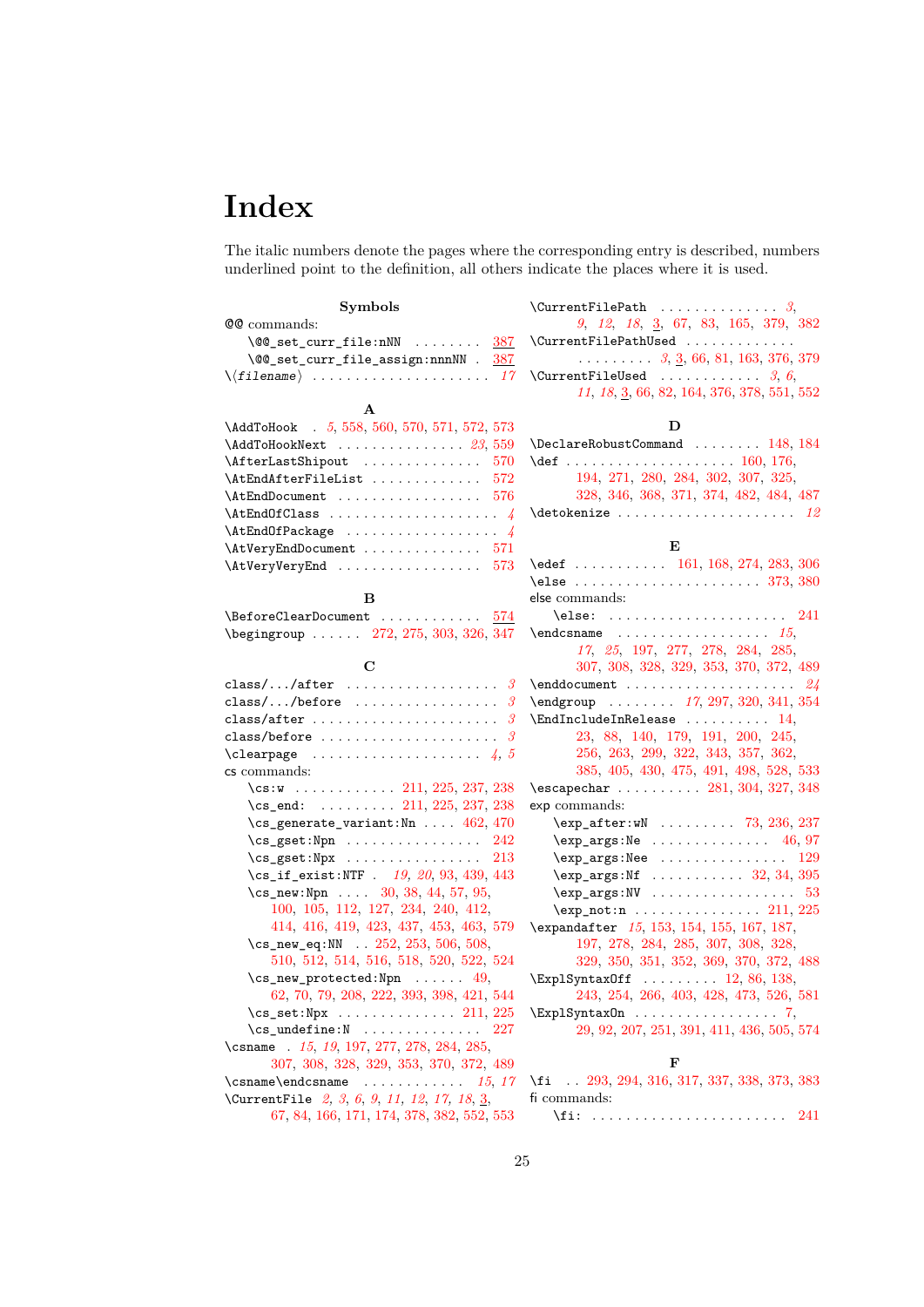| file commands:                                              |
|-------------------------------------------------------------|
| \file_full_name:n $11, 35$                                  |
| \file_parse_full_name_apply:nN                              |
| $\cdots$ 32, 47, 90, 93, 95                                 |
| $\lceil \frac{1}{1} \rceil$ ile_search_path_seq  3, 11, 18  |
| file internal commands:                                     |
| \__file_parse_full_name_area:nw .                           |
| $\cdots \cdots \cdots \cdots \cdots \cdots 102, 105, 109$   |
| \__file_parse_full_name_auxi:nN .                           |
|                                                             |
| \__file_parse_full_name_base:nw .                           |
| . 108, 112, 124                                             |
| \__file_parse_full_name_tidy:nnnN                           |
|                                                             |
| $\cdots \cdots \cdots \cdots \cdots 119, 120, 122, 127$     |
|                                                             |
|                                                             |
| file/after $2$                                              |
|                                                             |
| filehook internal commands:                                 |
| \__filehook_clear_replacement_-                             |
| flag: $\ldots \ldots \ldots \ldots$ 418, 421, 517           |
| \__filehook_drop_extension:N                                |
|                                                             |
| \__filehook_drop_extension_-                                |
| aux:nnn $\ldots \ldots \ldots \ldots \ldots 54, 57$         |
| \__filehook_file_name_compose:nnn                           |
| $\ldots \ldots \ldots 218, 407, 415, 416, 426$              |
| \__filehook_file_parse_full_-                               |
| name:n $N$ $8$ ,                                            |
| $18, 28, \underline{30}, 30, 53, 238, 395, 413, 415$        |
| $\setminus$ _filehook_file_pop: $\underline{59}$ , 70, 523  |
| \__filehook_file_pop_assign:nnnn                            |
| . 59, 73, 79, 525                                           |
| $\setminus$ _filehook_file_push: $\underline{59}$ , 62, 521 |
| \__filehook_file_subst_begin:nnn                            |
| $18, 413, 423, 423$                                         |
| \__filehook_file_subst_cycle_-                              |
| error: NN $20, 458, \underline{463}, 463, 468, 470$         |
| \__filehook_file_subst_loop:NN                              |
| $\ldots \ldots \ldots$ 19, 20, <u>432</u> , 445, 453, 462   |
| \__filehook_file_subst_tortoise_-                           |
| hare:nn $19, 20, 425, \underline{432}, 435, 437, 460$       |
| $\setminus$ _filehook_full_name:nn $\ldots$ 30, 34, 38      |
|                                                             |
| \__filehook_if_file_replaced:TF .                           |
| . 19, <u>418,</u> 419, 515                                  |
| \__filehook_if_no_extension:nTF .                           |
|                                                             |
| $\gtrsim$ _filehook_input_file_seq $9,59$                   |
|                                                             |
| \__filehook_log_file_record:n                               |
| <u>544</u> , 544, 558, 560                                  |
| \g__filehook_nesting_level_int                              |
| $\ldots \ldots \ldots$ 541, 546, 549, 550, 556              |

|              | \__filehook_normalize_file_-                                                                                               |
|--------------|----------------------------------------------------------------------------------------------------------------------------|
| 11, 35       | name: $w$ 407, 414, 513                                                                                                    |
| $\ddotsc$    | \__filehook_resolve_file_subst:w                                                                                           |
| 93, 95       | $\cdots$ 407, 410, 412, 511                                                                                                |
| 11, 18       | $\verb _{_filehook}$ and $\verb _{_f:1}$ is the setiment $\verb _{_f:1}$                                                   |
|              |                                                                                                                            |
|              | \__filehook_set_curr_file_-                                                                                                |
| 5, 109       | $\texttt{assign:nnnNN}$ 396, 398                                                                                           |
|              | $\_{_1}$ filehook_subst_add:nn                                                                                             |
| 7, 100       | $\ldots \ldots \ldots \ldots 13, 206, 208, 208, 252$                                                                       |
|              | \__filehook_subst_empty_name_-                                                                                             |
|              | chk: NN $\ldots \ldots \ldots \ldots \frac{208}{208}$ , 236, 240                                                           |
| 2, 124<br>nN | \__filehook_subst_file_normalize:Nn                                                                                        |
|              | $\ldots \ldots \ldots 208, 216, 218, 230, 234$                                                                             |
| 2,~127       | $\_{_1}$ :ilehook_subst_remove:n                                                                                           |
| . 2          | . <u>208,</u> 222, 253                                                                                                     |
| . 2          | flag internal commands:                                                                                                    |
| . 2          | $\left\{ \frac{1}{1} \right\}$ filehook_file_replaced  19                                                                  |
| . 2          | $flag_{\sqcup_{-}}filehook_file_{replaced}$ . $418$                                                                        |
|              | flag commands:                                                                                                             |
|              | 422                                                                                                                        |
| 1,517        | $\lfloor$ flag_clear:n                                                                                                     |
|              | $\theta_i$ : $\theta_i$ $\theta_i$ $\theta_i$ $\theta_i$ $\theta_i$ $\theta_i$ $\theta_i$ $\theta_i$ $\theta_i$ $\theta_i$ |
| .9,519       | $\frac{new:n \dots \dots \dots \dots \ 418}$                                                                               |
|              | $\theta$ . $442$                                                                                                           |
| EA ET        |                                                                                                                            |

#### **G**

| \global  295, 318, 339, 483, 488                                                                                                                                                                                                                                                                                                             |  |  |  |
|----------------------------------------------------------------------------------------------------------------------------------------------------------------------------------------------------------------------------------------------------------------------------------------------------------------------------------------------|--|--|--|
| group commands:                                                                                                                                                                                                                                                                                                                              |  |  |  |
| $\qquad$ $\qquad$ $\qquad$ $\qquad$ $\qquad$ $\qquad$ $\qquad$ $\qquad$ $\qquad$ $\qquad$ $\qquad$ $\qquad$ $\qquad$ $\qquad$ $\qquad$ $\qquad$ $\qquad$ $\qquad$ $\qquad$ $\qquad$ $\qquad$ $\qquad$ $\qquad$ $\qquad$ $\qquad$ $\qquad$ $\qquad$ $\qquad$ $\qquad$ $\qquad$ $\qquad$ $\qquad$ $\qquad$ $\qquad$ $\qquad$ $\qquad$ $\qquad$ |  |  |  |
| $\qquad$ $220, 232$                                                                                                                                                                                                                                                                                                                          |  |  |  |

## **I**

| if commands:                                             |
|----------------------------------------------------------|
| $\iint_{\text{meaning}:W}$ 241                           |
| \IfFileExists  149, 185, 195                             |
| $\setminus$ IfFormatAtLeastTF  13                        |
| \ifx  15, 372, 377                                       |
| \include  2, 4, 5, 9                                     |
|                                                          |
| $include/\dots/before \dots \dots \dots \dots \dots \ 5$ |
|                                                          |
|                                                          |
| $\verb include/before  \dots  \dots  \dots  \dots $      |
|                                                          |
|                                                          |
| 5, 15, 27, 89, 144, 181, 192, 205,                       |
| 249, 257, 269, 300, 323, 344, 358,                       |
| 366, 389, 409, 434, 480, 492, 503, 530                   |
| $\in$                                                    |
|                                                          |
| $\Input$ IfFileExists  9, 11, 22, 143                    |
| int commands:                                            |
| $\int_g \text{decr: } N \ldots \ldots \ldots \quad 556$  |
| 546                                                      |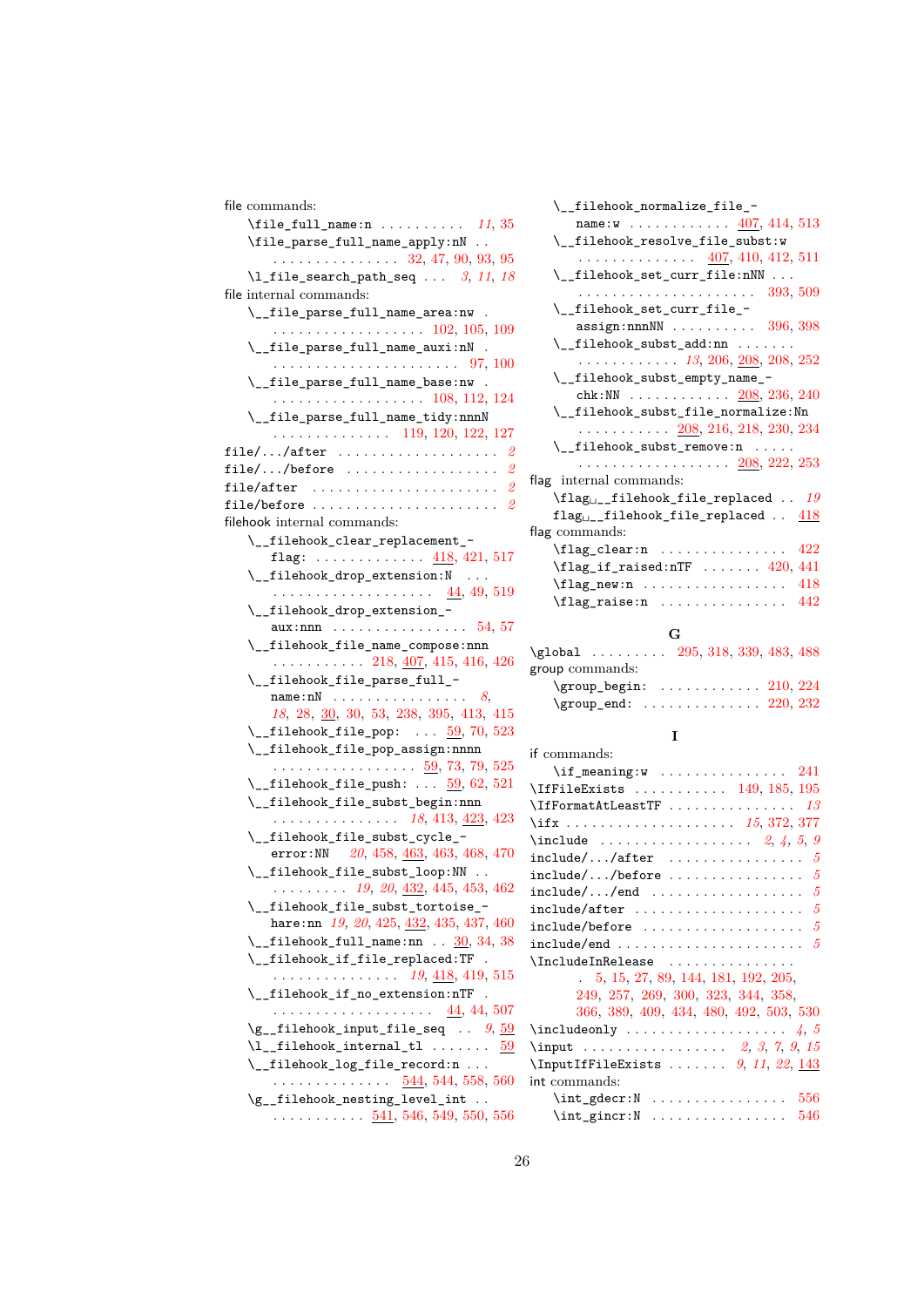| $\int_g \text{set}: \text{Nn} \dots \dots \dots \dots$<br>542         |
|-----------------------------------------------------------------------|
| 541                                                                   |
| $\int \text{set}: \text{Nn} \dots \dots \dots \dots \quad 212, 226$   |
| $\int_{{\mathbb R}} \text{ use } {\mathbb R}$<br>550                  |
| iow commands:                                                         |
| $\{\mathtt{iow\_neuline:}\ \dots\dots\dots\dots \ \ 554$              |
| $\iota$ iow_term:n  547,580                                           |
|                                                                       |
| J                                                                     |
| \jobname $\ldots \ldots \ldots \ldots \ldots \ldots \ldots$           |
|                                                                       |
| ĸ<br>kernel internal commands:                                        |
| $\_{\texttt{j}}$ kernel_file_name_sanitize:n  98                      |
|                                                                       |
| L                                                                     |
| $\lambda$ atexrelease $22$                                            |
| \let 22, 18, 19, 20, 21, 147, 189, 190, 197,                          |
| 198, 199, 260, 261, 276, 282, 295,                                    |
| 305, 318, 321, 339, 342, 356, 360,                                    |
| 361, 378, 379, 488, 495, 496, 497, 532                                |
| $\Lambda$ LoadPackageWithOptions 3                                    |
|                                                                       |
| $\lvert \text{1tfilehookdate} \ldots \ldots \ldots \ldots 539 \rvert$ |
| \ltfilehookversion<br>539                                             |
|                                                                       |
| м                                                                     |
| msg commands:                                                         |
| $\text{msg\_error:nnn}$ 75                                            |
| $\n\{msg\_expandable_error:nnnn \dots 465$                            |
| 471                                                                   |
|                                                                       |
| N                                                                     |
| \newcommand  570, 571, 572, 573, 575                                  |
| 177<br>$\NewHook$                                                     |
| $\N$ ewReversedHook  178                                              |
| $\neq 276, 278, 279$                                                  |
| О                                                                     |
| . 2<br>$\operatorname{openin} \dots \dots \dots$                      |
|                                                                       |
| P                                                                     |
| package//after<br>3                                                   |
| package//before<br>3                                                  |
| package/after<br>3                                                    |
| package/before<br>3<br>.                                              |
| prg commands:                                                         |
| $\prg_d$ o_nothing:  132, 134                                         |
| $\prg_replicate:nn   $<br>549                                         |
| \protect  282, 305                                                    |

\ProvidesExplPackage ............. [538](#page-22-22) \ProvidesPackage . . . . . . . . . . . . . . . [567](#page-23-14) **R** \relax . . . . . . . . . . . . . . . . . . . *[15](#page-14-3)*, *[22](#page-21-27)*, [532](#page-22-20)

| scan internal commands:                                         |
|-----------------------------------------------------------------|
| $\s_{1}$ ile_stop                                               |
| $\ldots$ $\ldots$ 103, 105, 108, 110, 112, 125                  |
| seq commands:                                                   |
| $\seq_{\text{gpop}}: \text{NNF} \dots \dots \dots \dots$<br>72  |
| 64                                                              |
| $\seq_i f_{exist:NTF}$<br>60                                    |
| 61                                                              |
| str commands:                                                   |
|                                                                 |
| $\strut \text{str}_i f_{eq:nnTF}$ 131, 546, 556                 |
| $\strut\text{str}\_set:\text{Nn}\_1\ldots\ldots\ldots\_400,401$ |
| \string 12, 15, 282, 283, 305, 306, 352, 373                    |

#### **T**

| T <sub>E</sub> X and L <sup>e</sup> T <sub>E</sub> X $2\varepsilon$ commands: |
|-------------------------------------------------------------------------------|
| \@@input  172, 188, 196                                                       |
| $\delta$ \@addtofilelist  169, 188, 196                                       |
| $\text{Q}$ clsextension  12                                                   |
| \@curr@file  15-17, 267, 375, 377                                             |
| \@curr@file@reqd . 15, 17, 267, 377, 381                                      |
| $\text{C}$ currnamestack $23,543$                                             |
| \@disable@packageload@do  478                                                 |
|                                                                               |
| \@expl@@@filehook@clear@replacement@flag@@                                    |
| $\ldots \ldots \ldots \ldots 296, 319, 340, 516$                              |
| \@expl@@@filehook@drop@extension@@N                                           |
| 16, 293, 294, 316, 317, 337, 338, 518                                         |
| \@expl@@@filehook@file@pop@@                                                  |
| . 157, 522, 532                                                               |
| \@expl@@@filehook@file@pop@assign@@nnnn                                       |
|                                                                               |
| \@expl@@@filehook@file@push@@                                                 |
|                                                                               |
| \@expl@@@filehook@if@file@replaced@@TF                                        |
| $\ldots \ldots \ldots 15, 17, 290, 313, 334, 514$                             |
| \@expl@@@filehook@if@no@extension@@nTF                                        |
| $\ldots$ $\ldots$ 286, 309, 330, 504, 506, 531                                |
| \@expl@@@filehook@normalize@file@name@@w                                      |
| . 292, 315, 336, 512                                                          |
| \@expl@@@filehook@resolve@file@subst@@w                                       |
| $\cdots$ 289, 312, 333, 510                                                   |
| \@expl@@@filehook@set@curr@file@@nNN                                          |
| $\ldots \ldots \ldots \ldots \quad 15, 17, 375, 381, 508$                     |
|                                                                               |
| \@filef@und  11, 155, 172, 188, 196                                           |
| \@filehook@set@CurrentFile . 152, 364                                         |
| $\sqrt{9}$ and $\sqrt{353}$ , 370                                             |
| $\texttt{\textbackslash@gobble}\quad\ldots\ldots\ldots\ldots\ldots\quad 261$  |
| $\qquad$ Qgobbletwo  260                                                      |
| $\setminus$ @ifundefined  485                                                 |
|                                                                               |